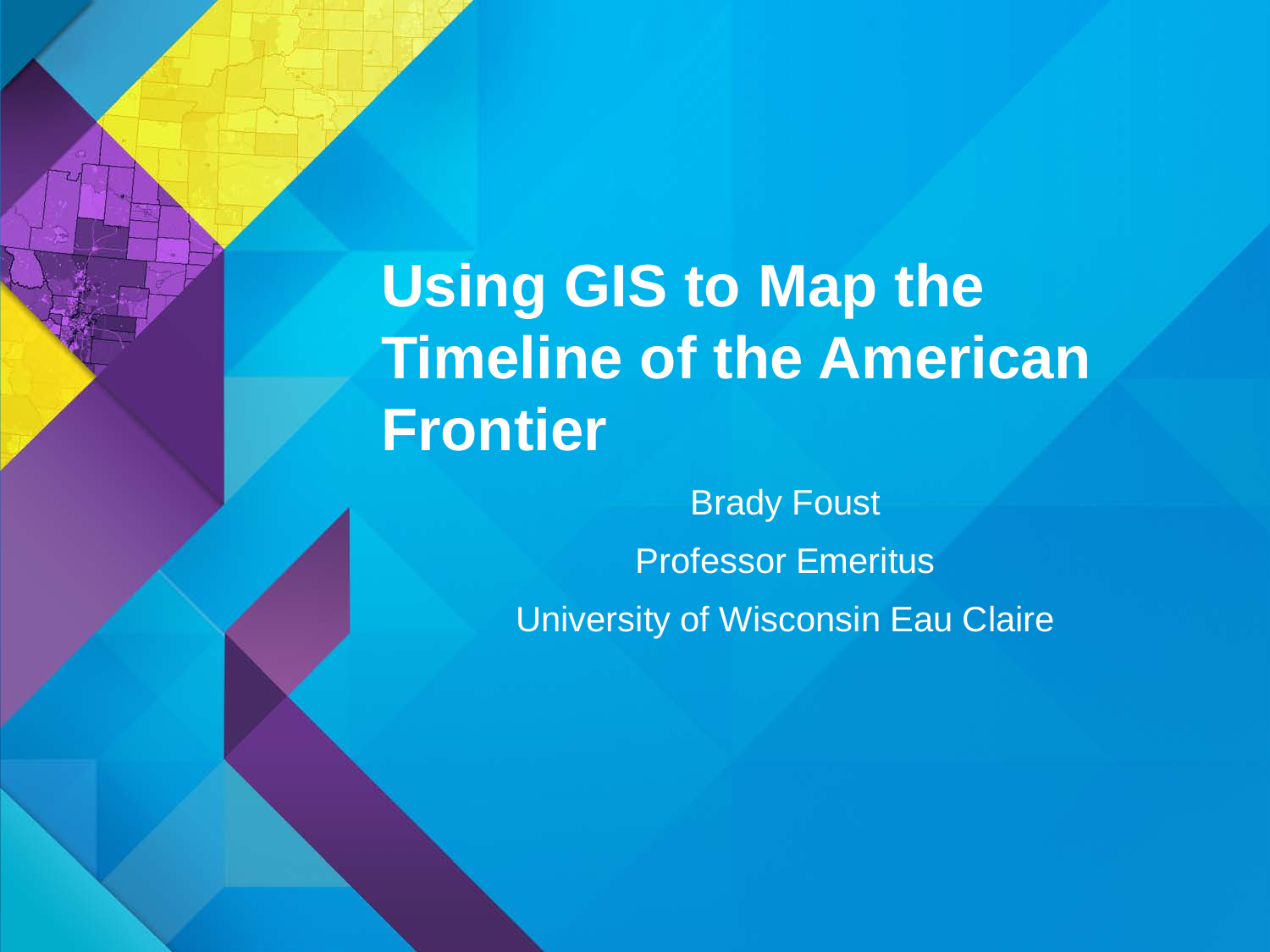#### **Background**

- **Pet academic project of mine for over 40 years.**
- **Mapping changes in population density.**
- **Paper maps and Mylar in the late 1960s.**
- **Used a blueprint set of historical county.**
- **My seminar students worked on various versions as GIS operations improved.**
- **Creating boundaries for counties in early censuses has always been the major problem.**
- **University of Minnesota released a new set of historical county maps as shapefiles and an associated database of county populations for each census decade 1790-2010.**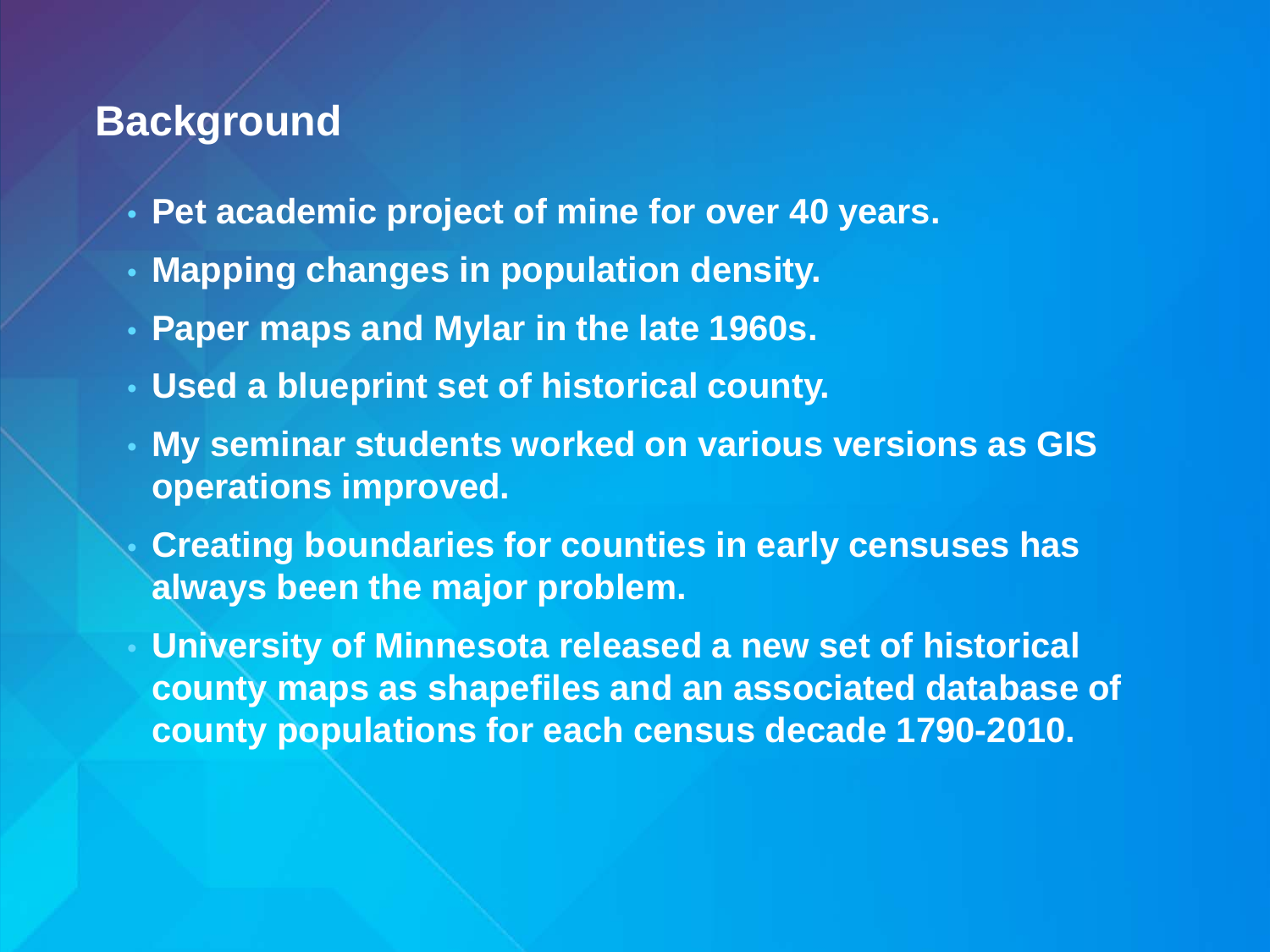#### **Sources**

**Minnesota Population Center. National Historical Geographic Information System: Version 2.0. Minneapolis, MN: University of Minnesota 2011.**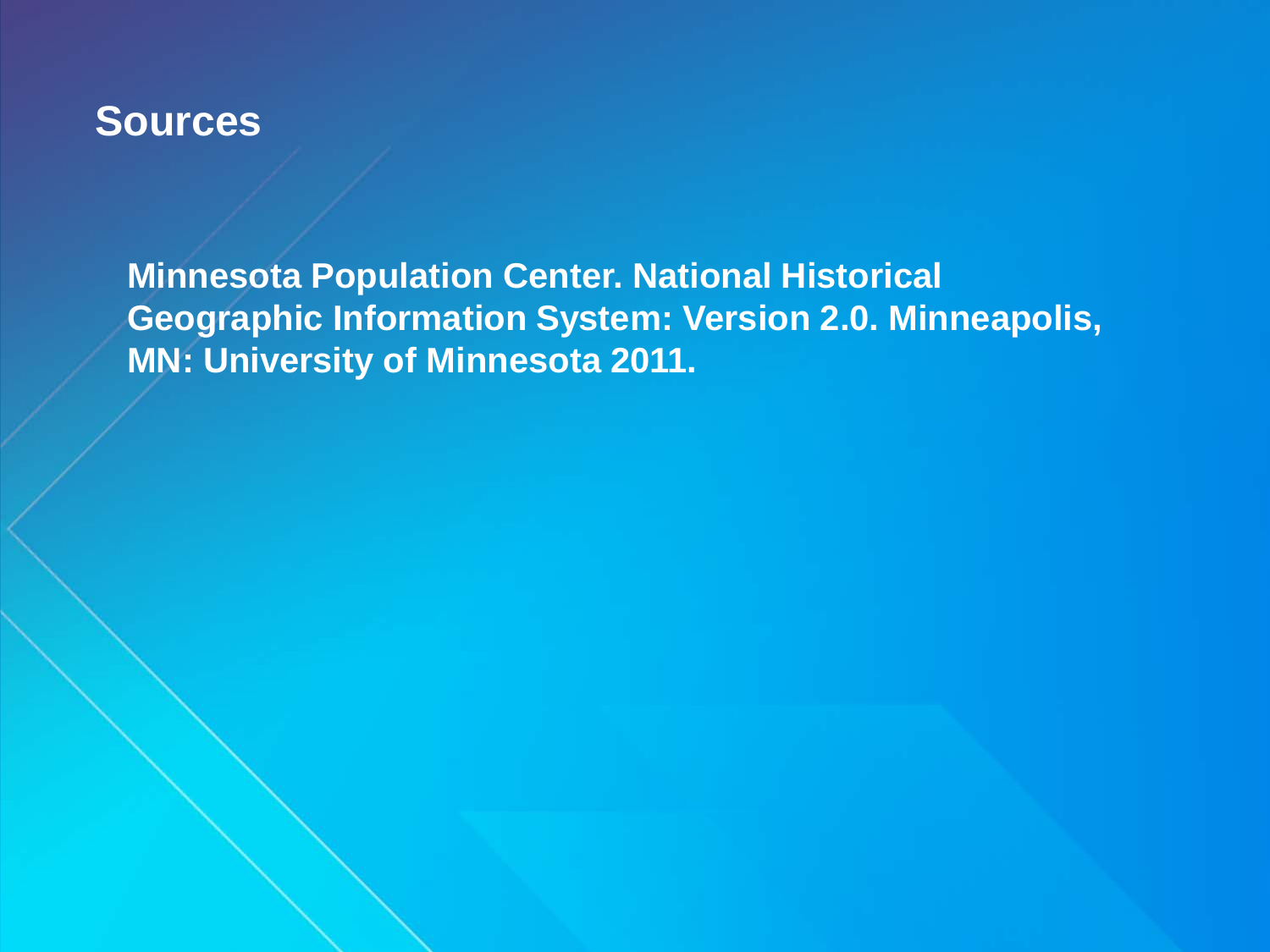### **PURPOSE**

- **Outline methodology.**
- **Discussion of results.**
- **Summarize what results tell us.**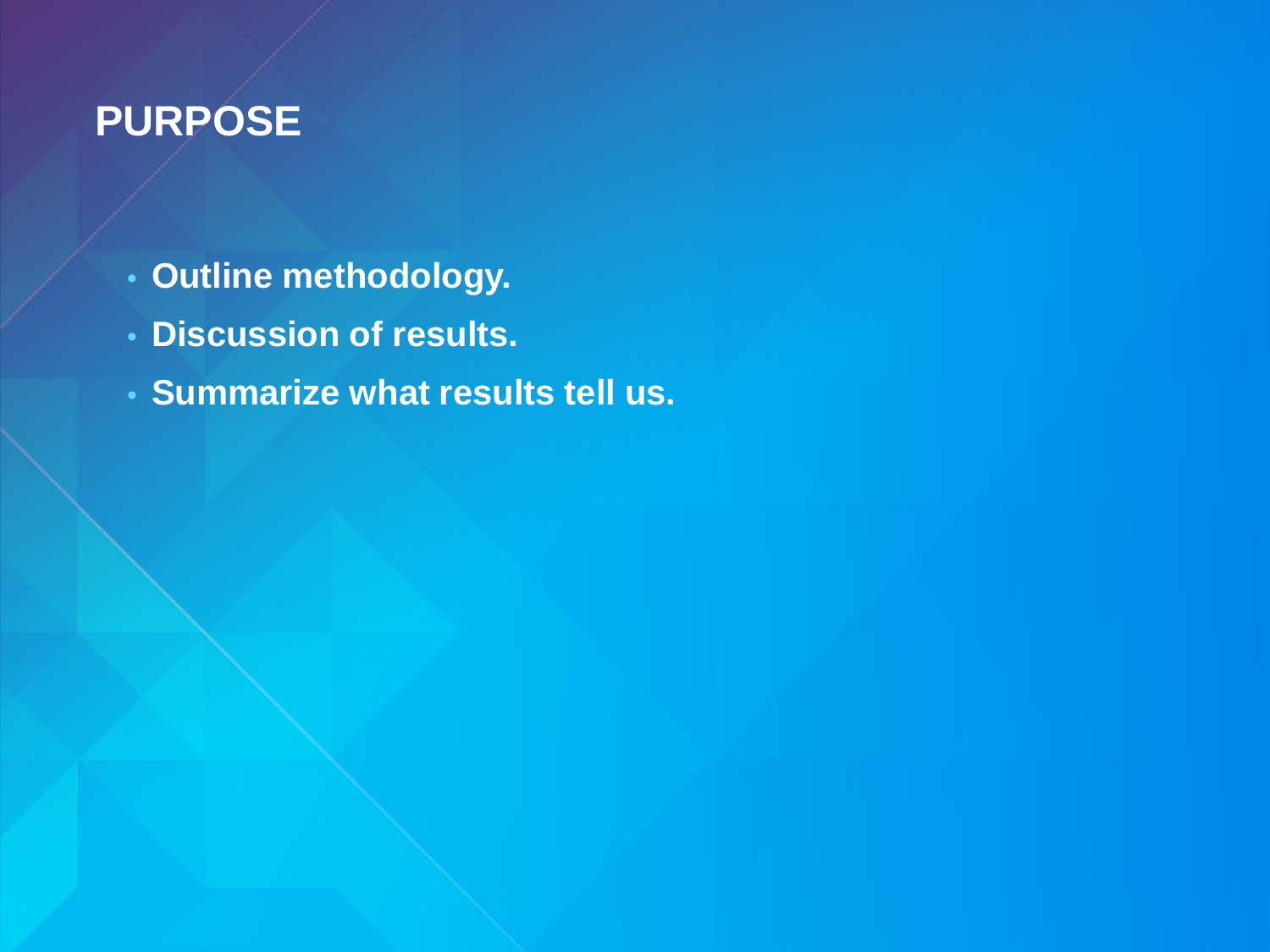# **Frontier What does it mean?**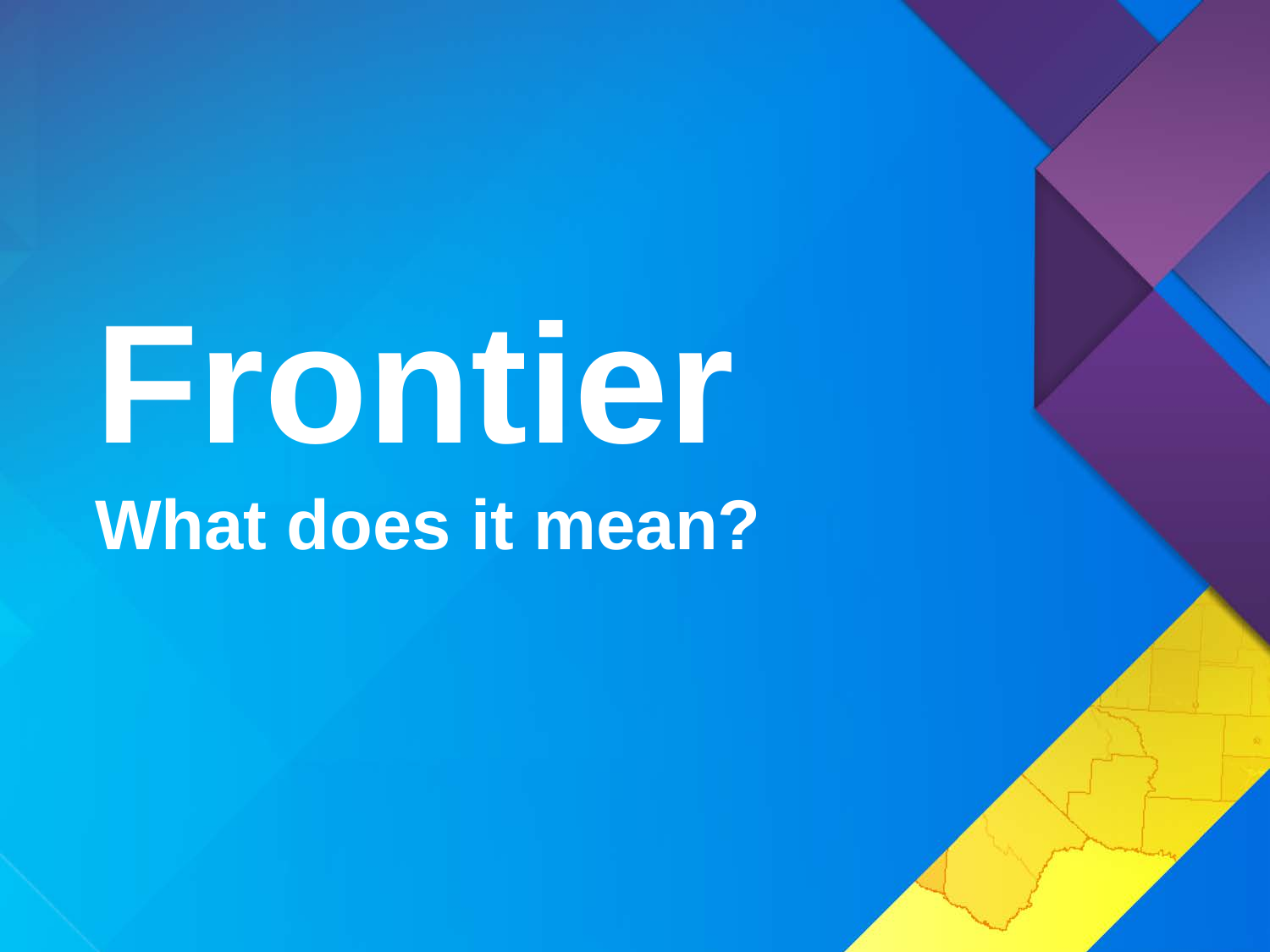#### **The Significance of the Frontier in American History**

- **Frederick Jackson Turner**
- **Public Lecture at Chicago World's Fair in 1893**
- **Salient feature of American intellectual life for 100 years**
- **Turner suggested a quantitative definition**
- **Six people per square mile isopleth**
- **This study uses 10 people per square mile**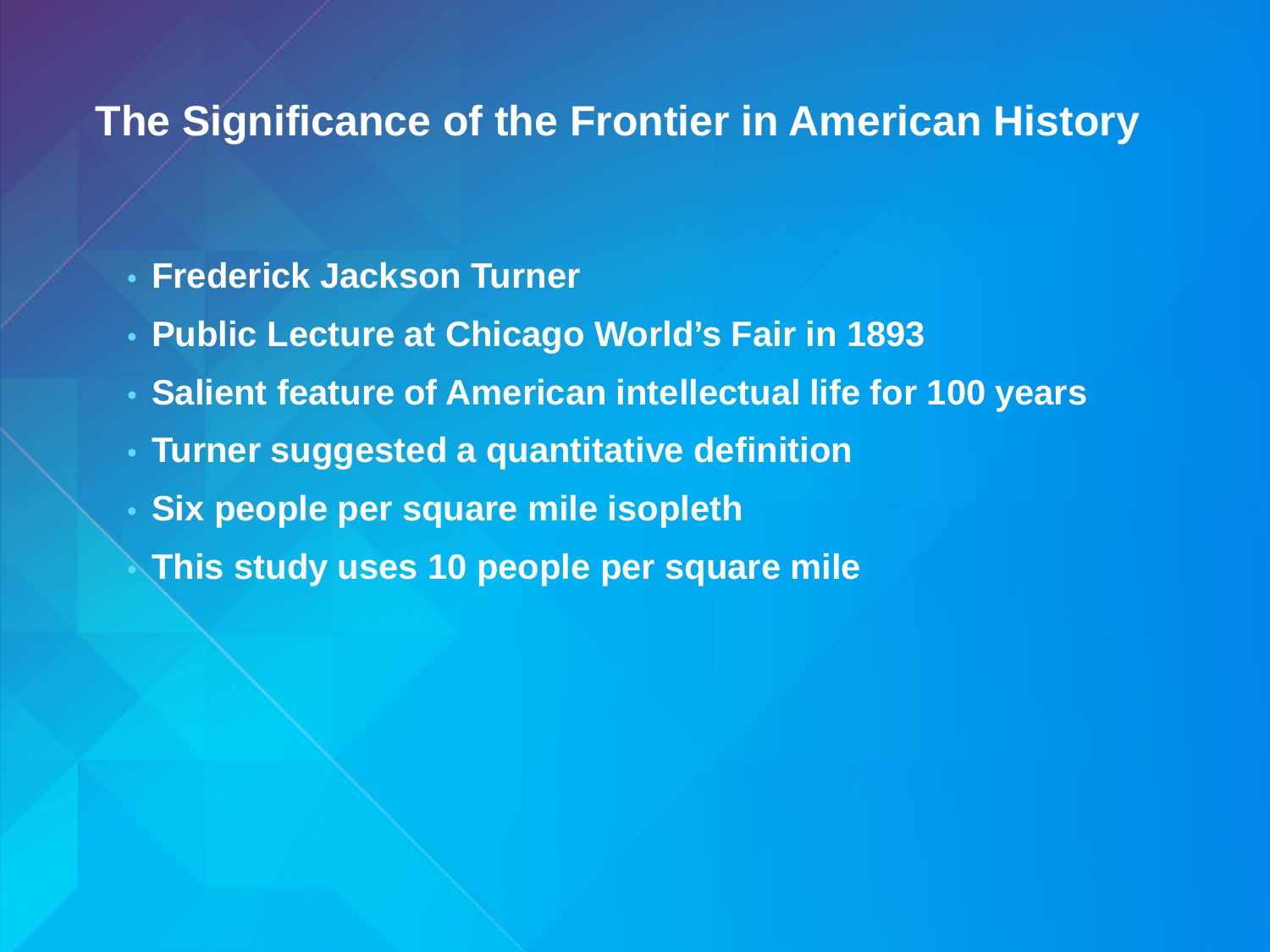#### **Qualitative/Literary definitions**

- **Boundary between civilization and wilderness**
- **Boundary between the steppe and the sown**
- **Edge of cultivation**
- **Edge between Europeans and First Peoples**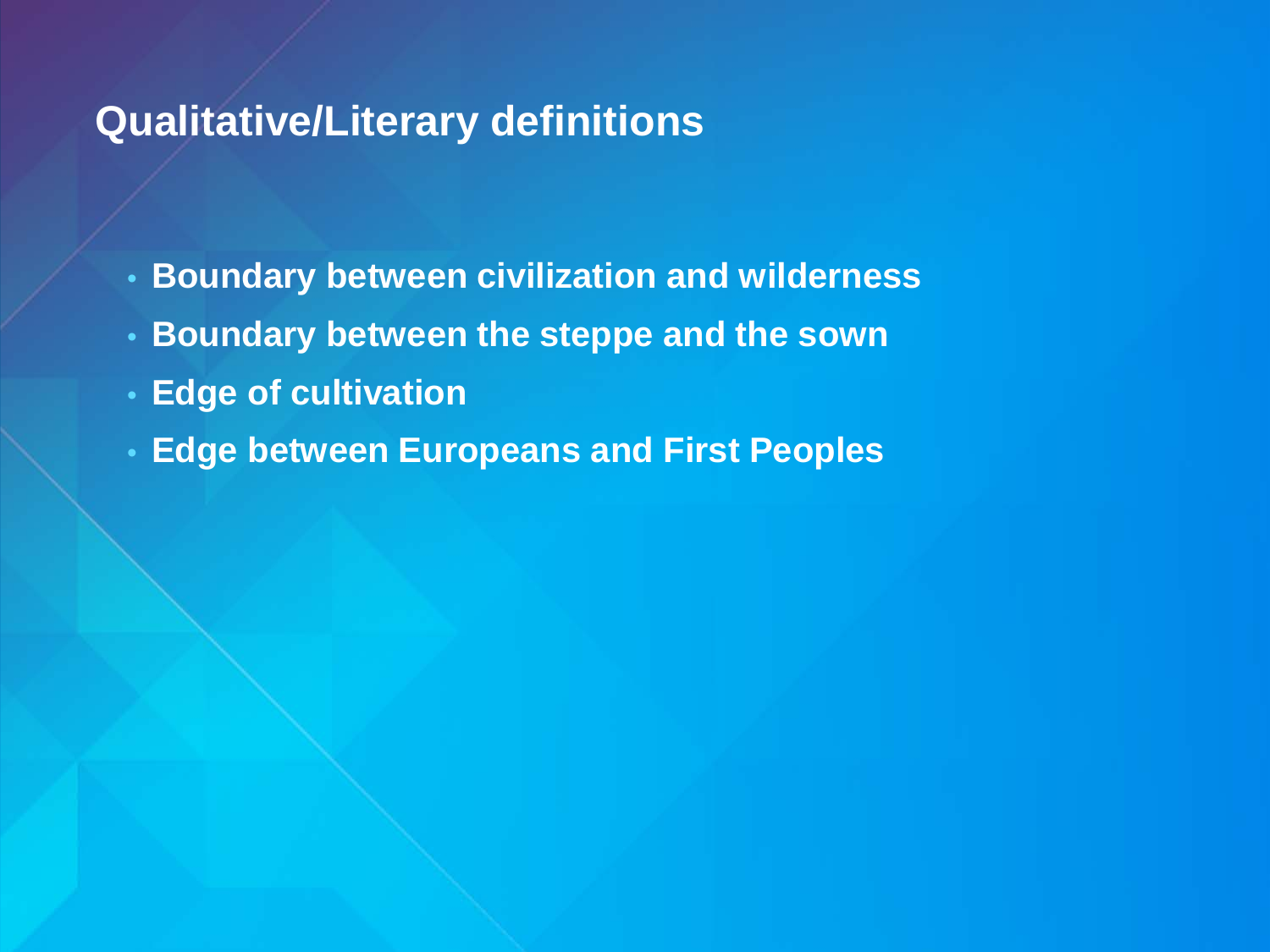#### **Methodology**

- **Calculate centroids of county polygons for each census decade.**
- **Calculate county areas (square miles)**
- **Join to population database**
- **Calculate population per square mile for each census year point file.**
- **Use Spatial Analyst to create an interpolated surface of density per square mile**
- **Create a grid surface and contours for visualization**
- **Generate animations for better visualization**
- **Caveat – centroids of larger western counties may not correspond to population clusters.**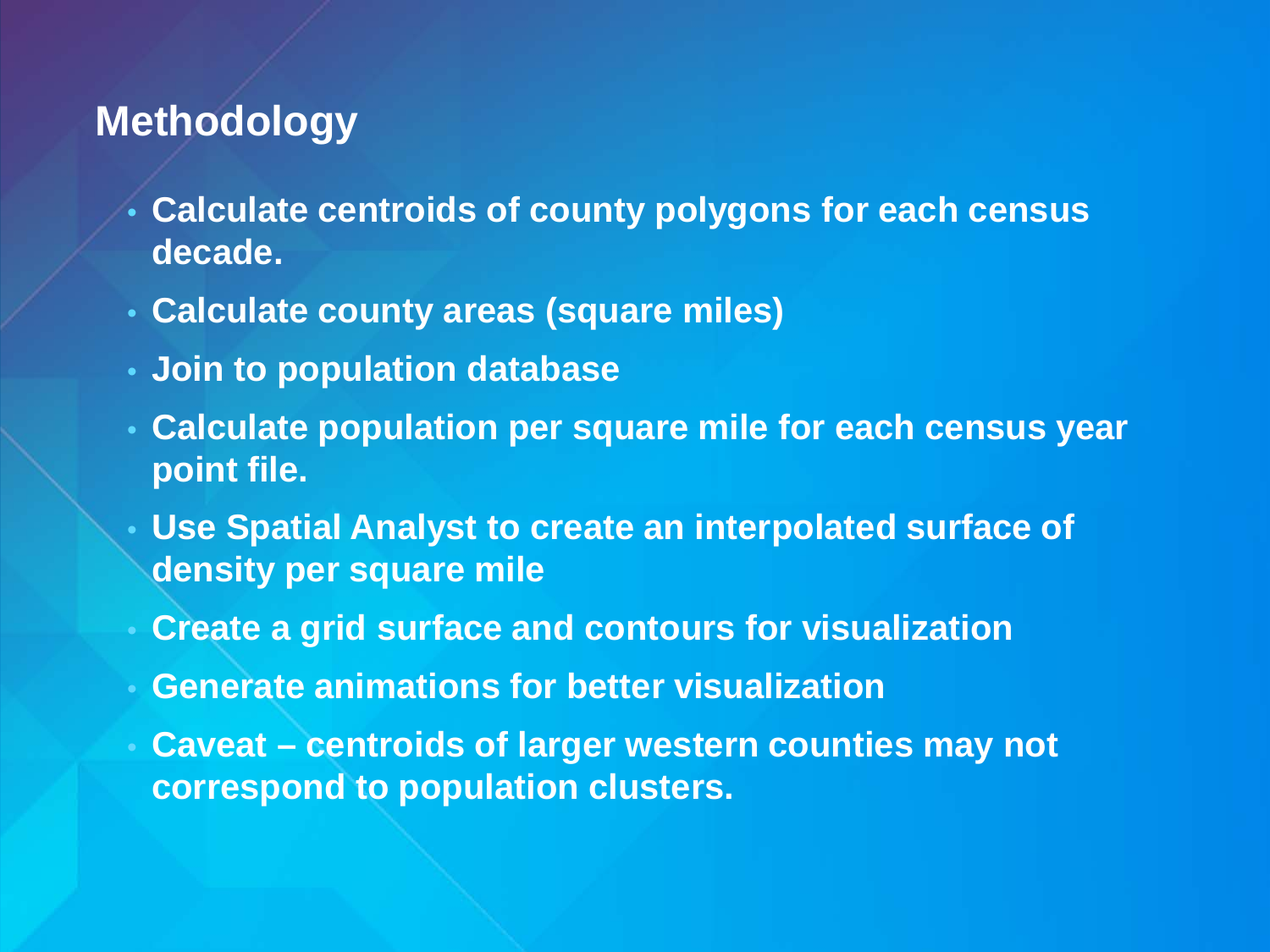#### **This Presentation**

- **Map by map excursion through time**
- **Highlight changes over time**
- **Discus the openings and barriers revealed in the maps**
- **Demonstrate the historical importance of the 20" isohyet**
- **Mark the persistent edge of the "cultivation" frontier**
- **Illuminate the importance of "urban" frontiers in the west in the 20th – 21st centuries.**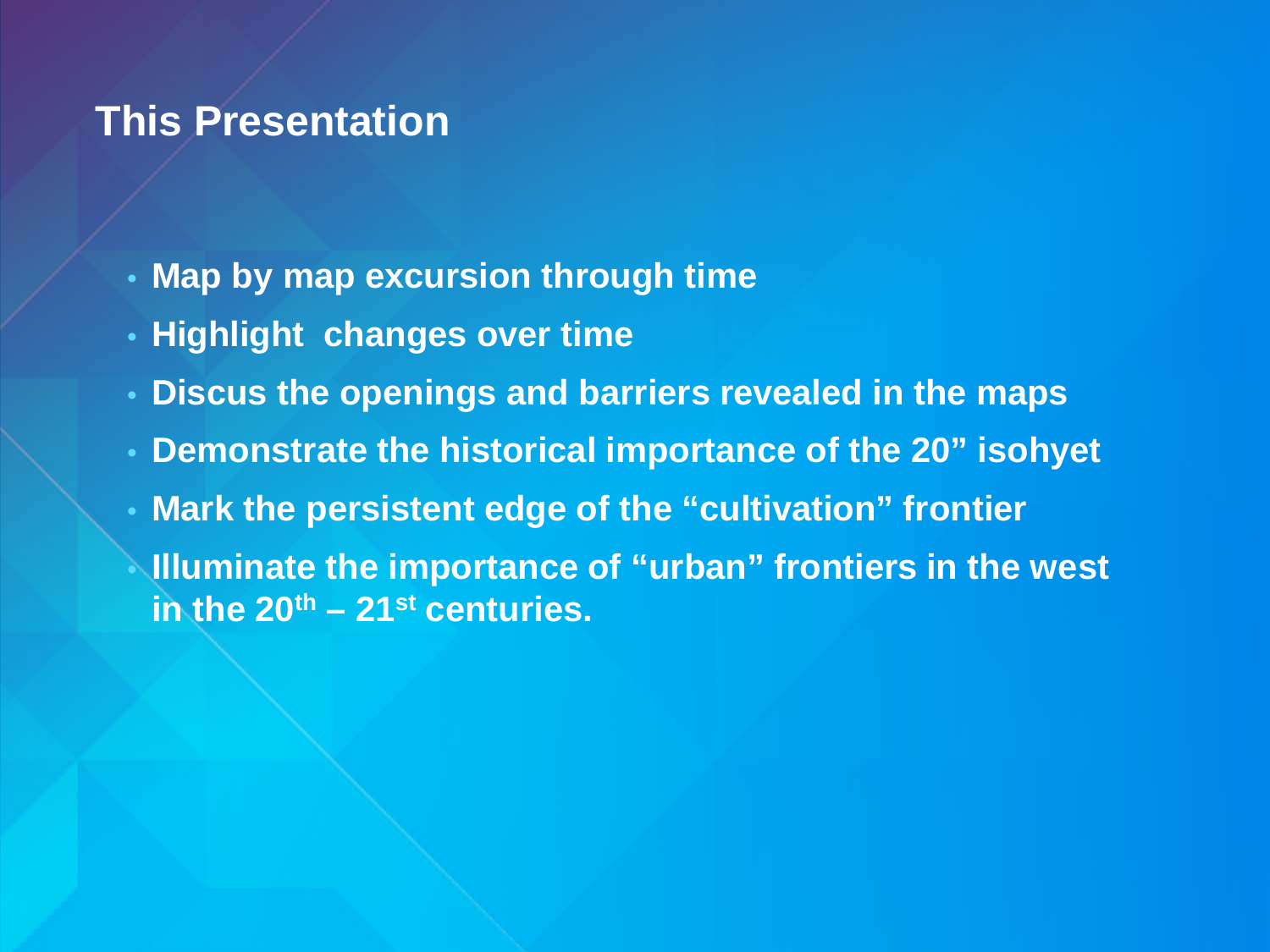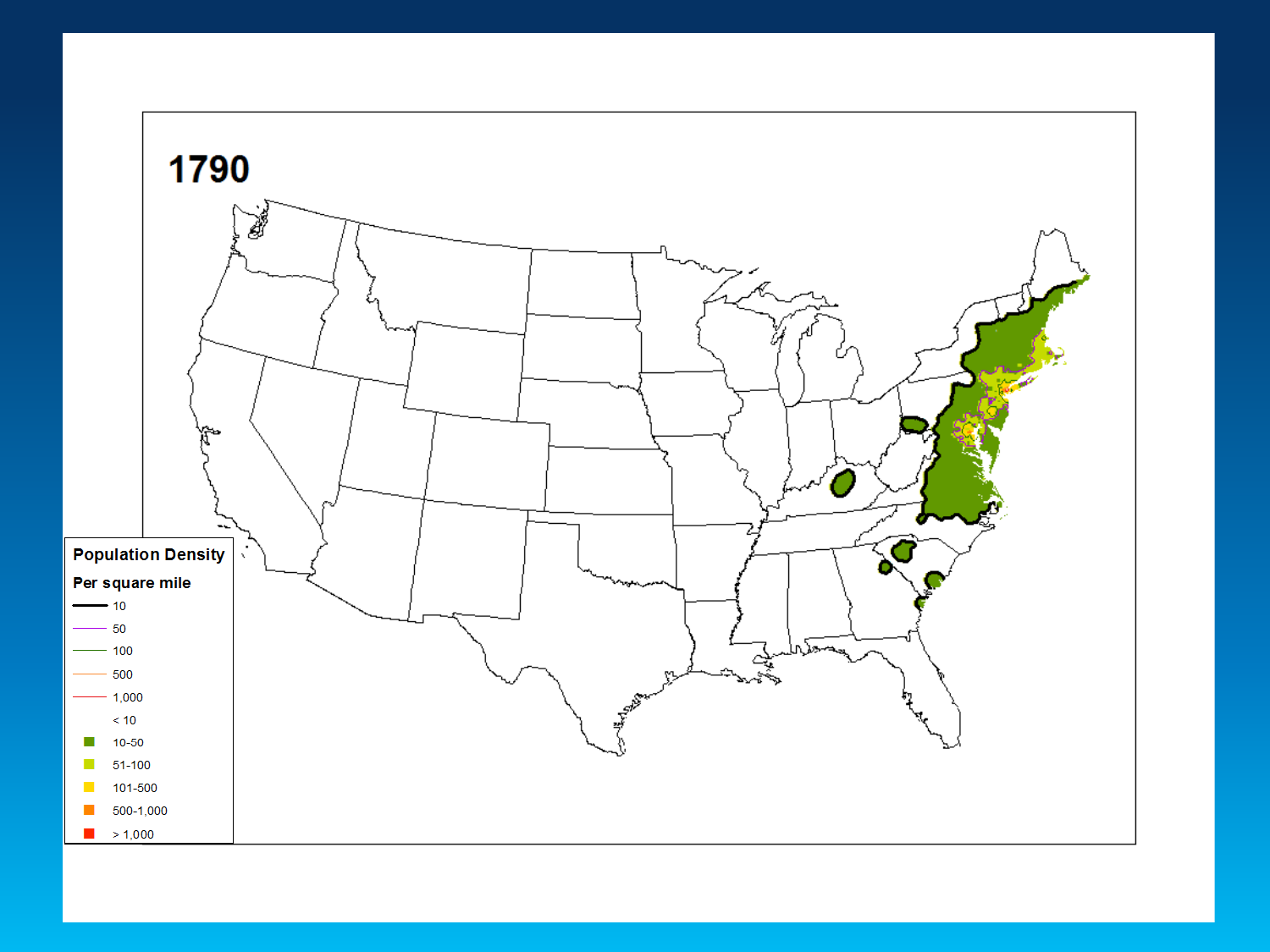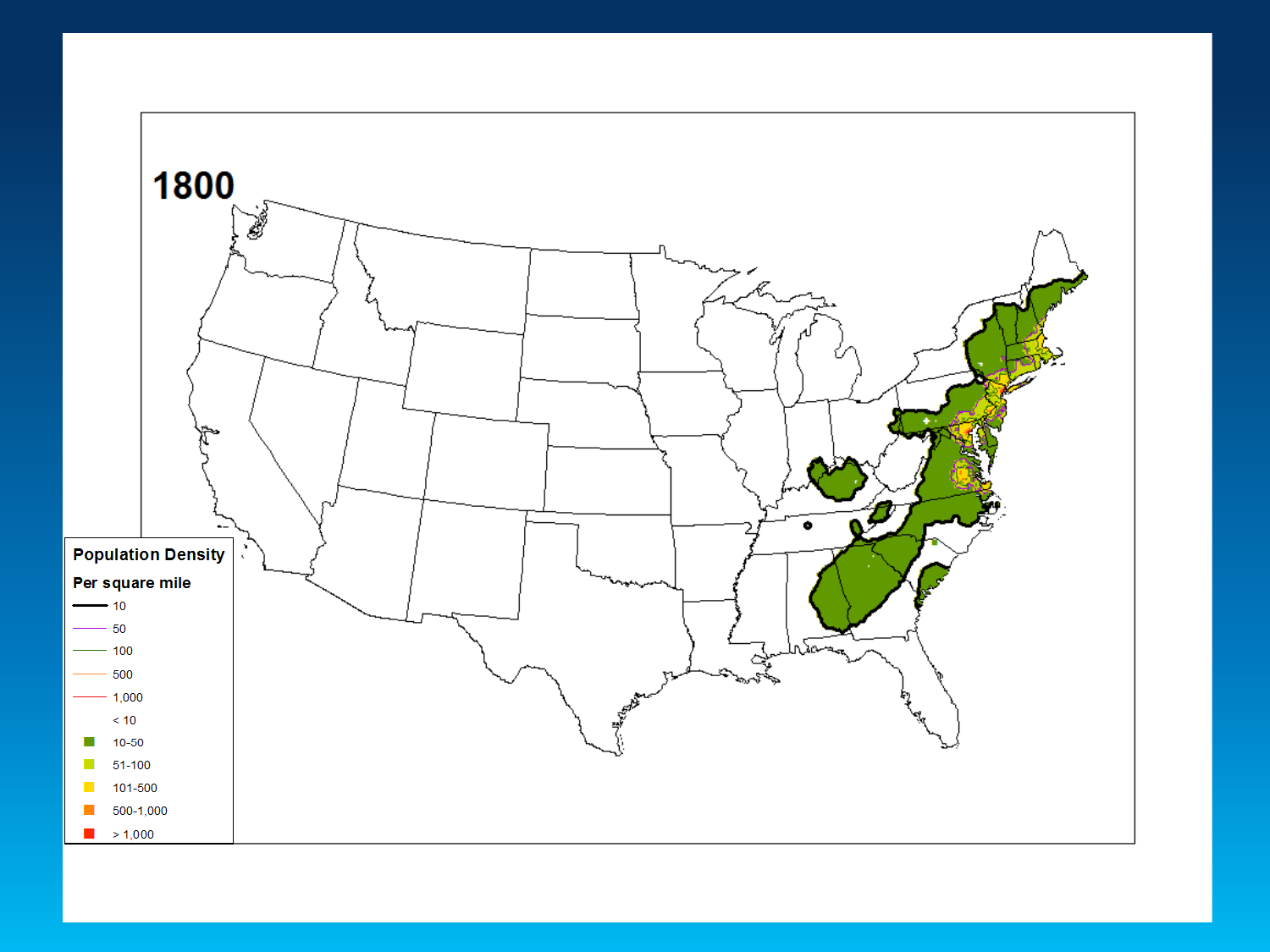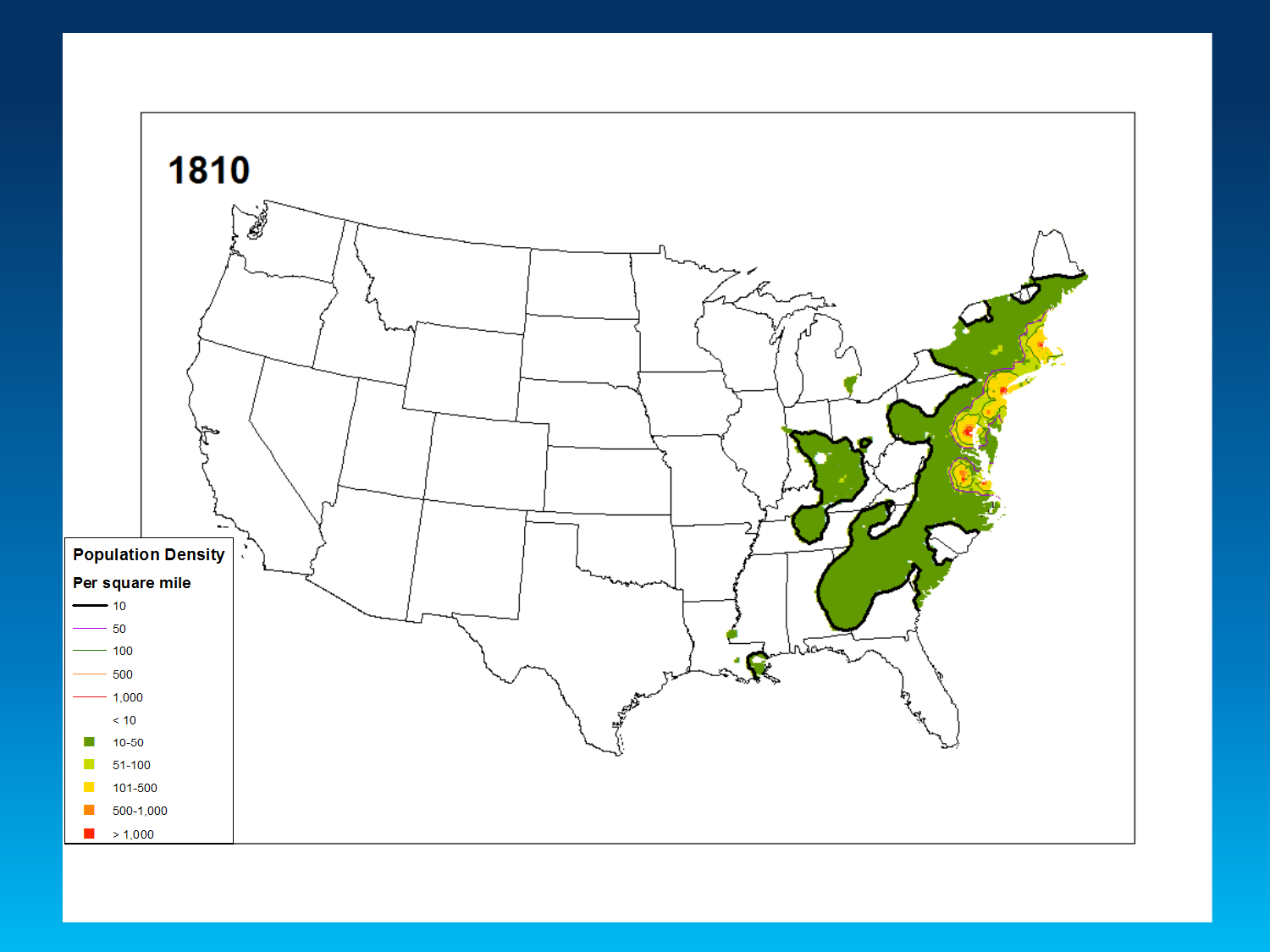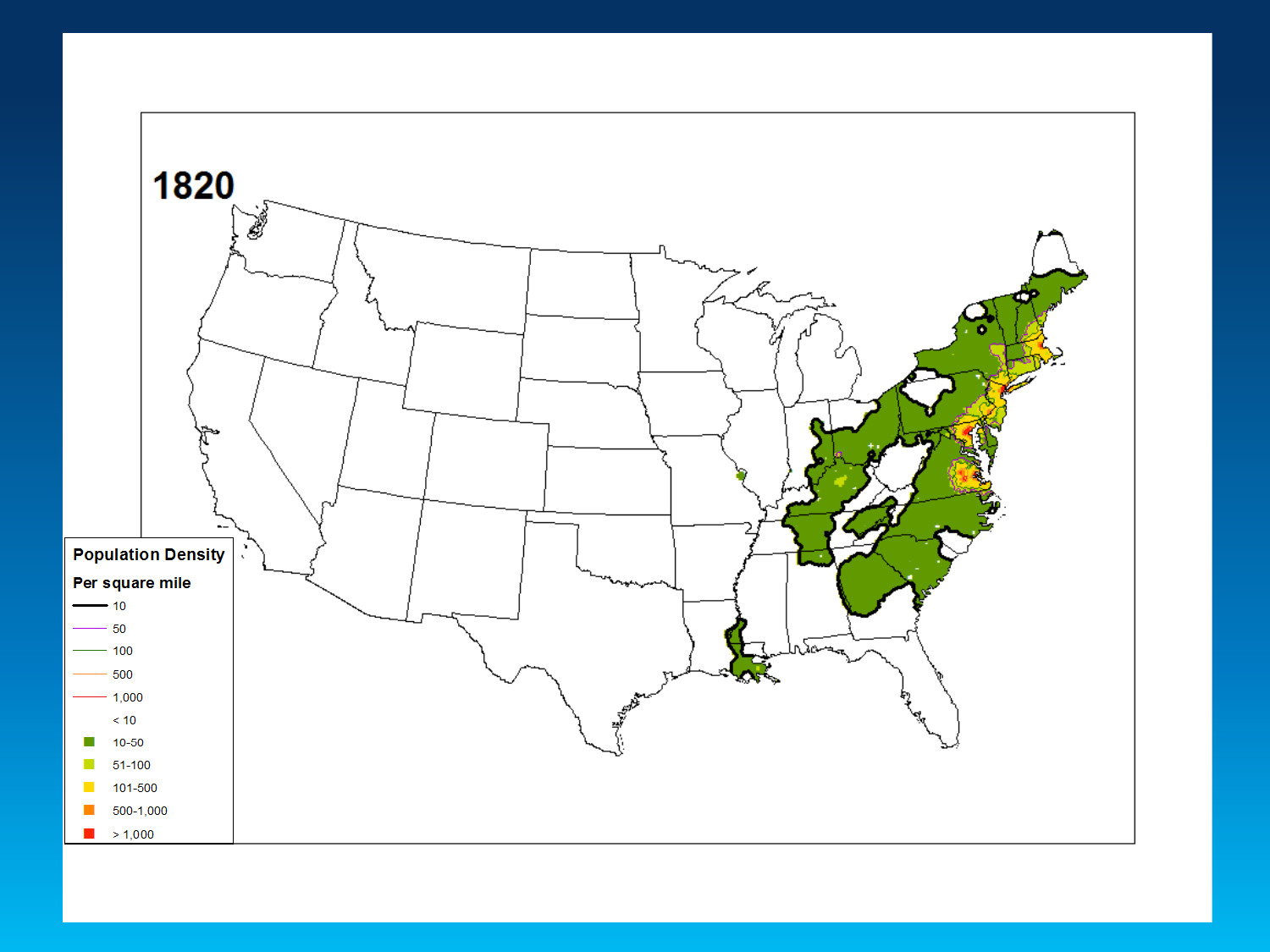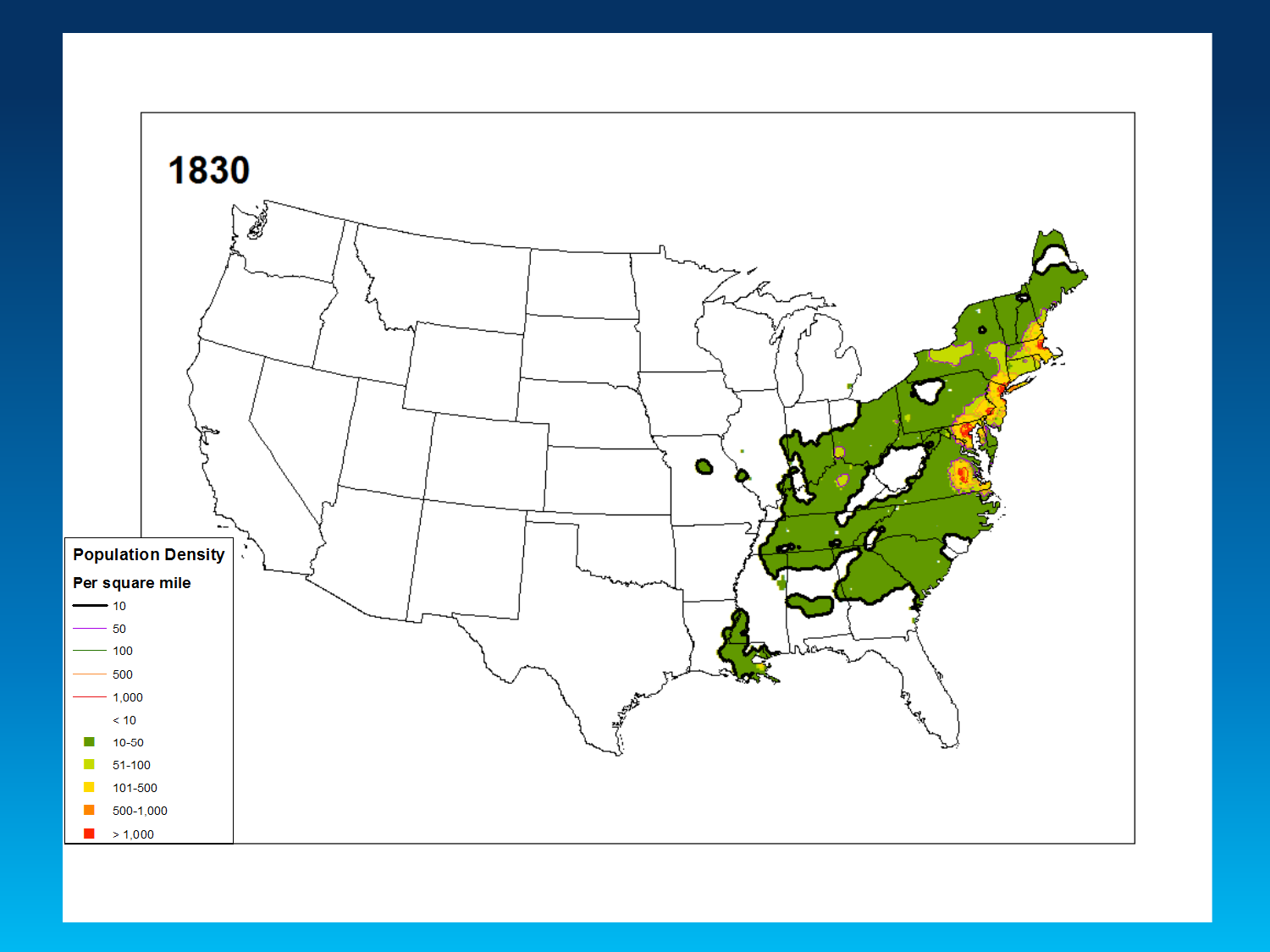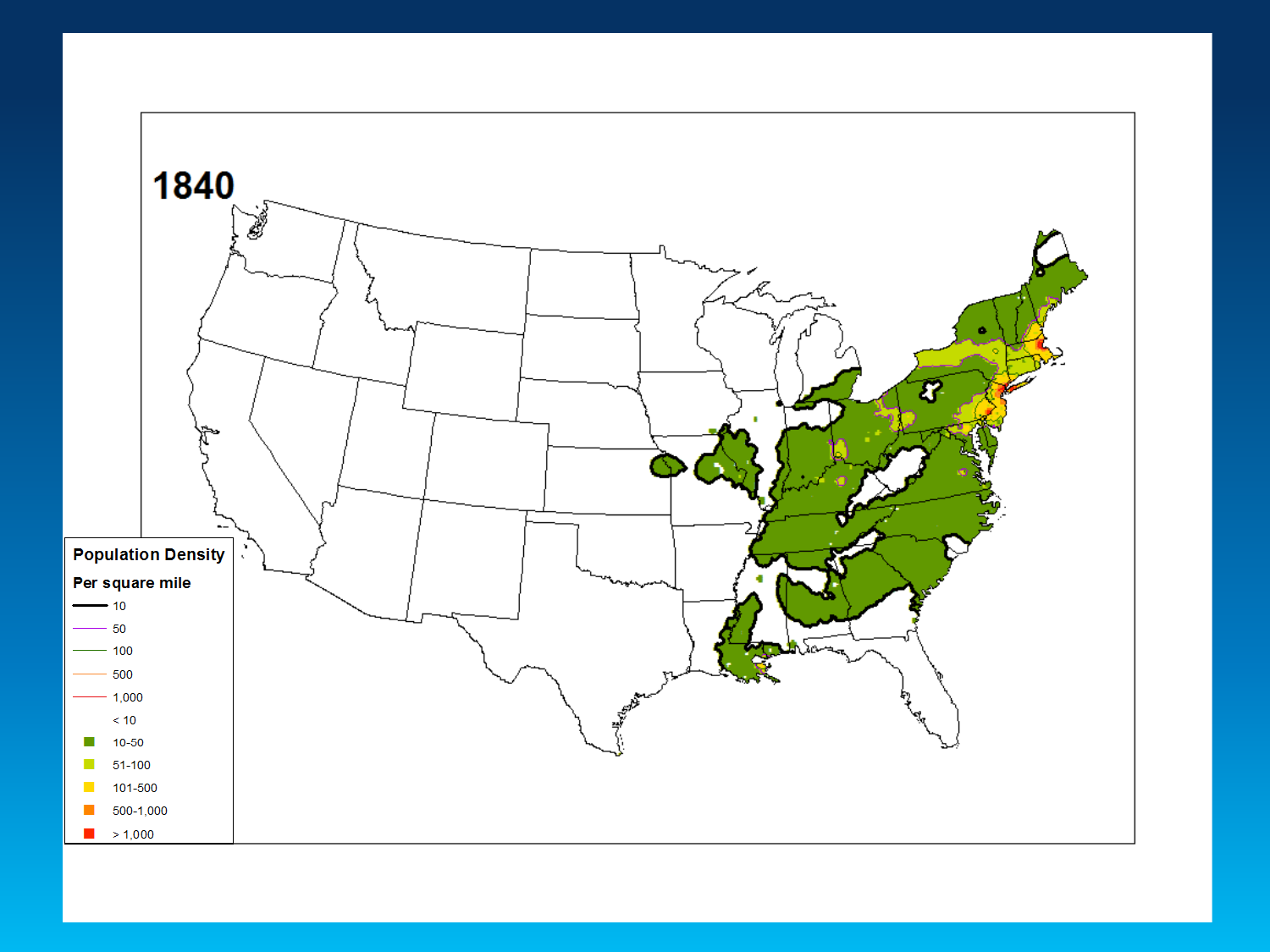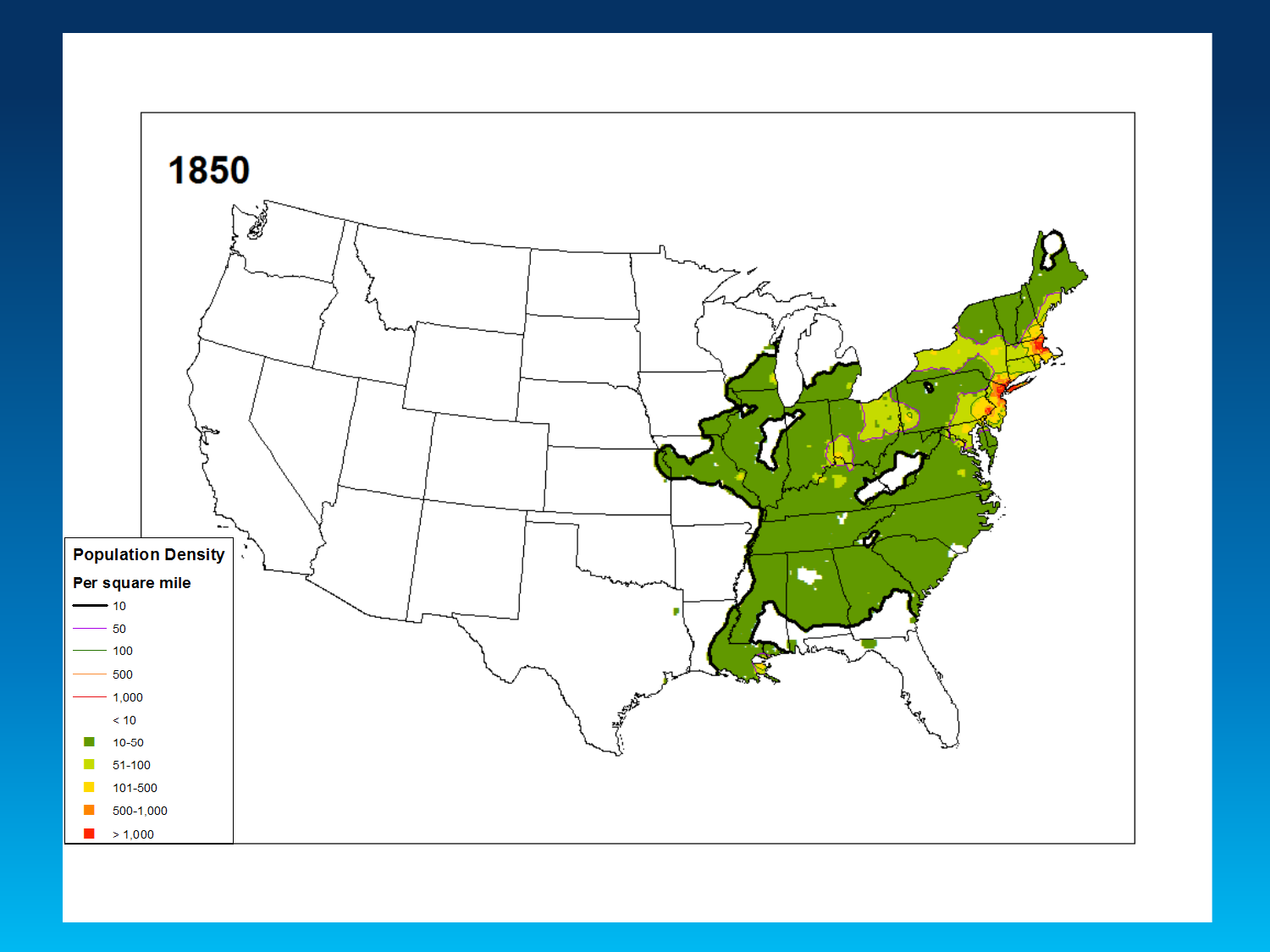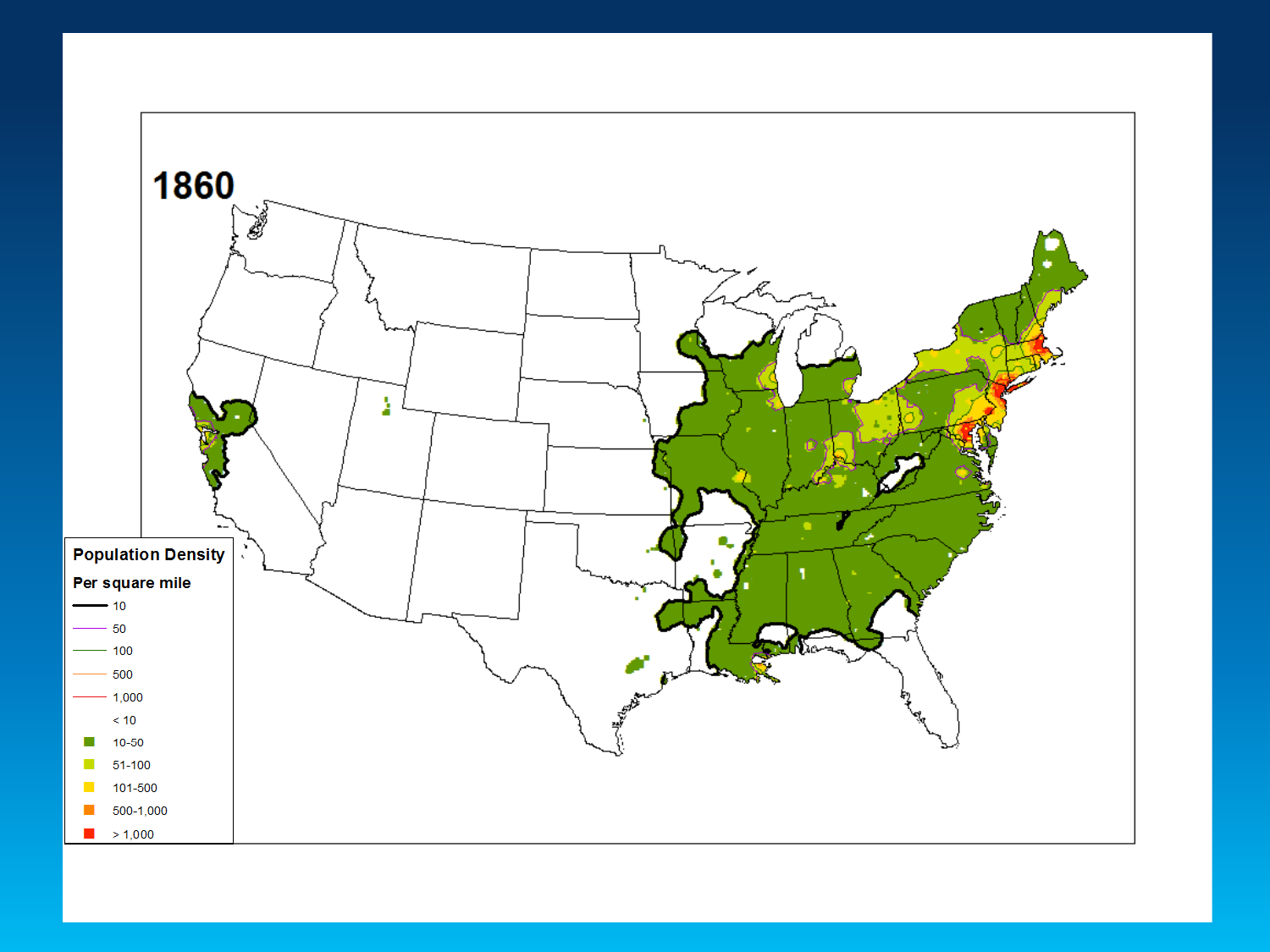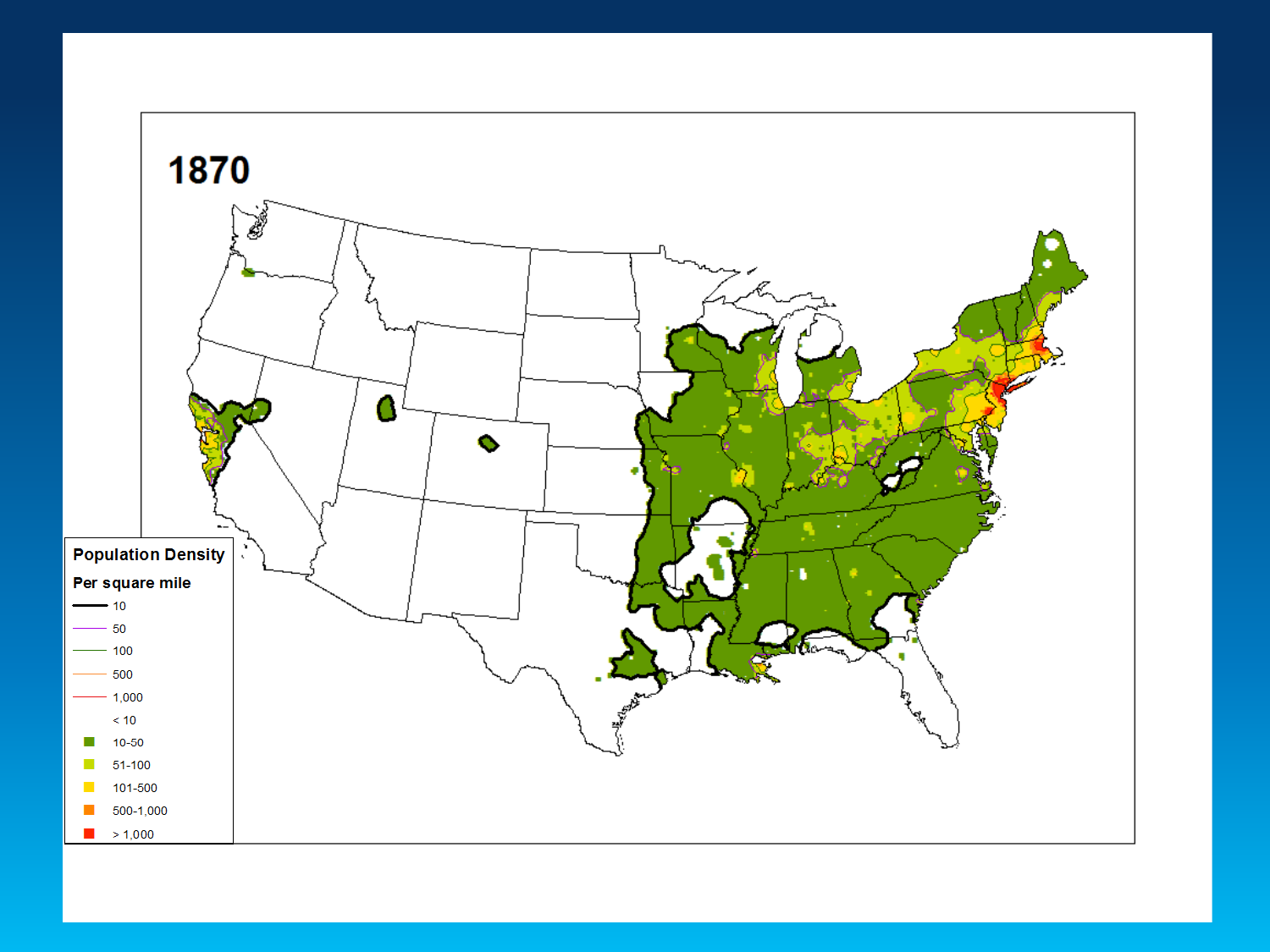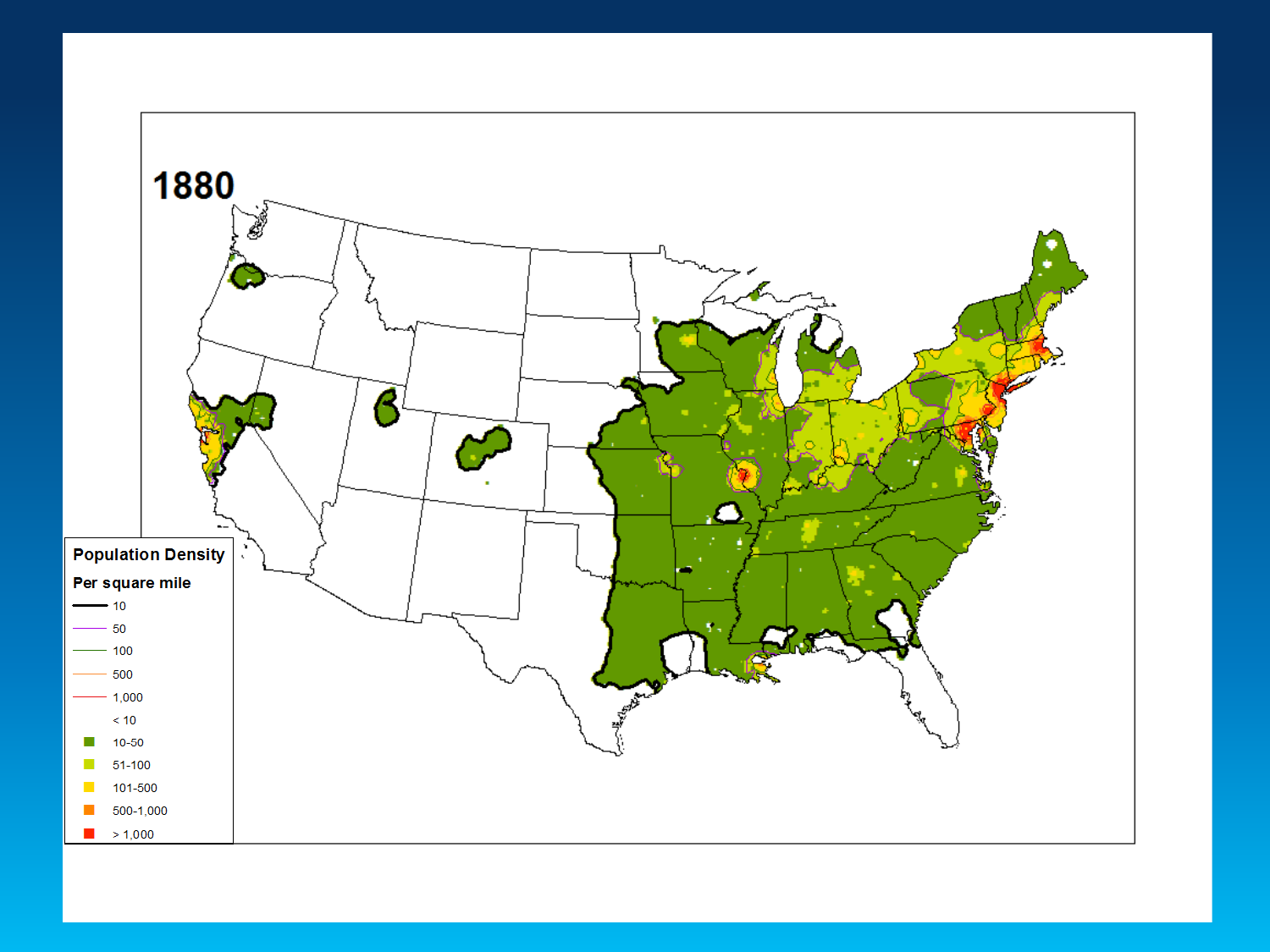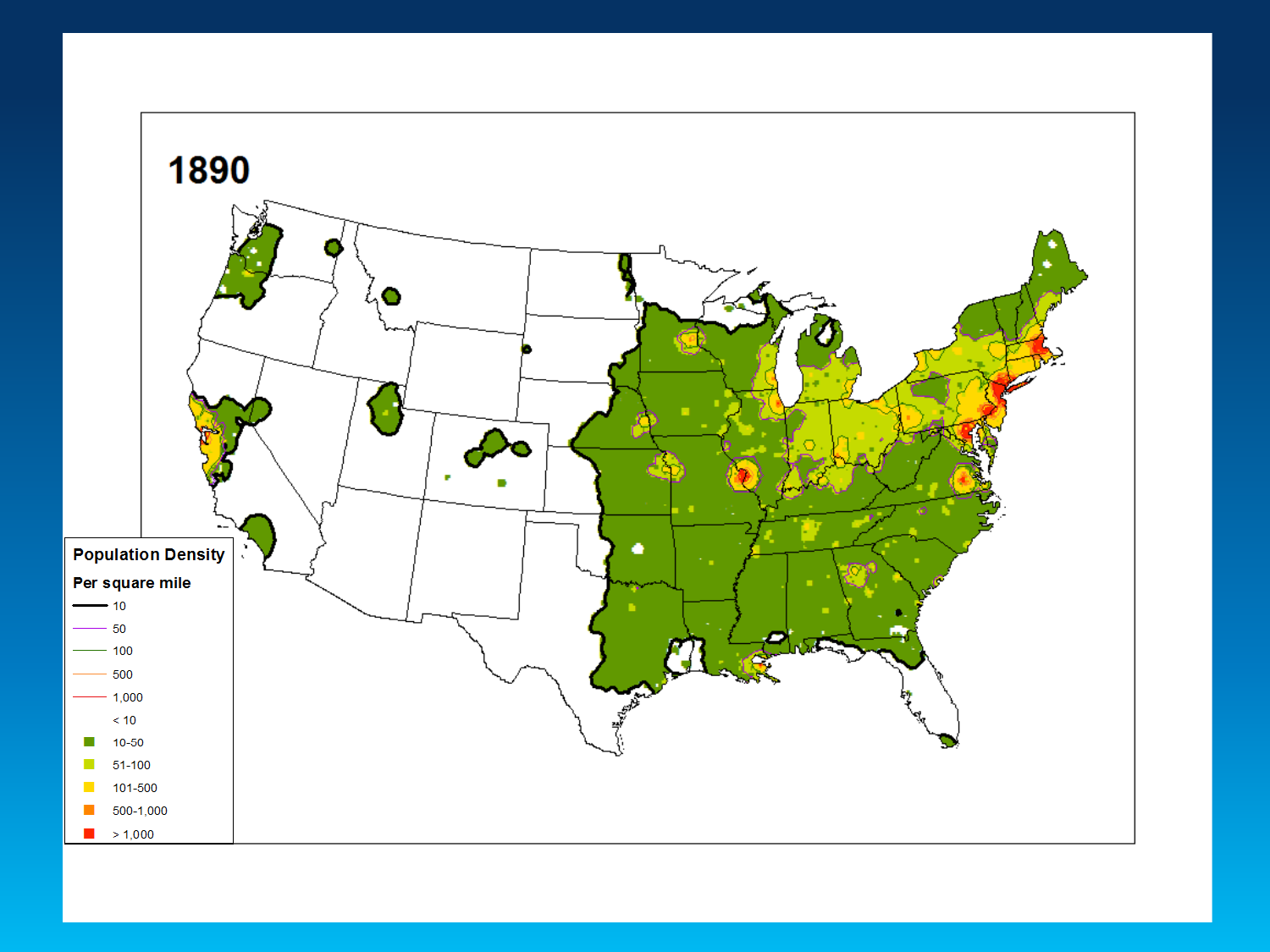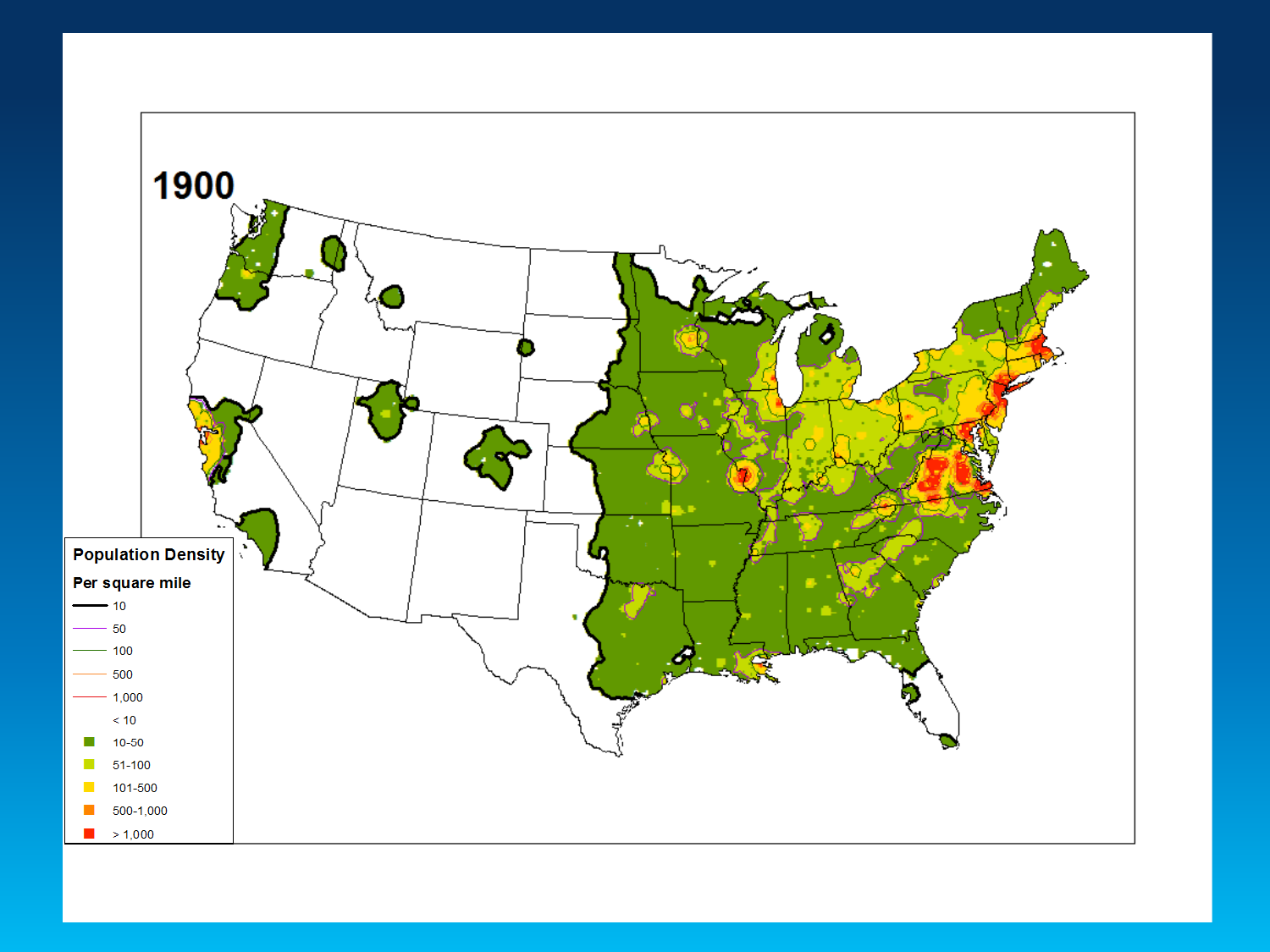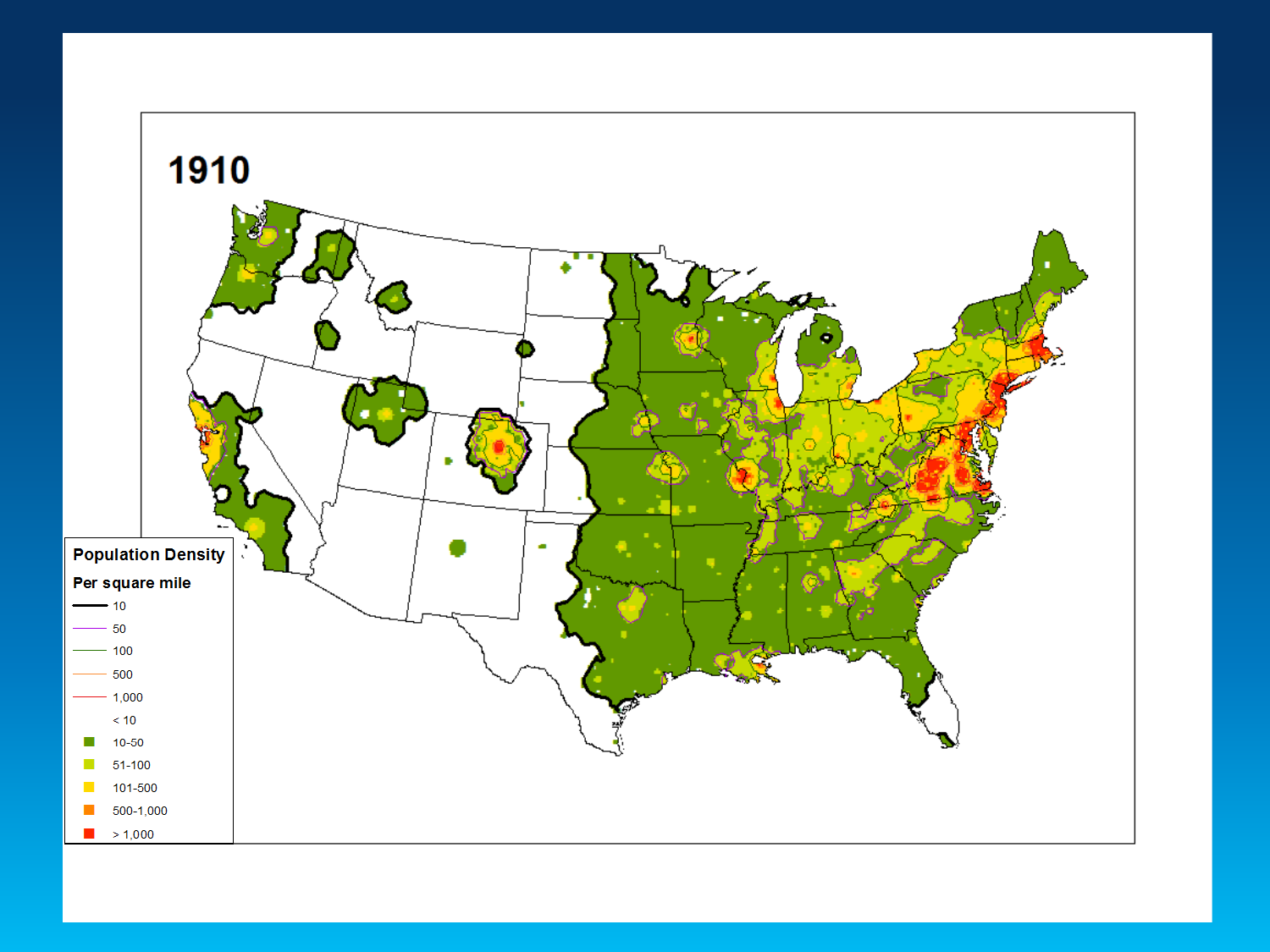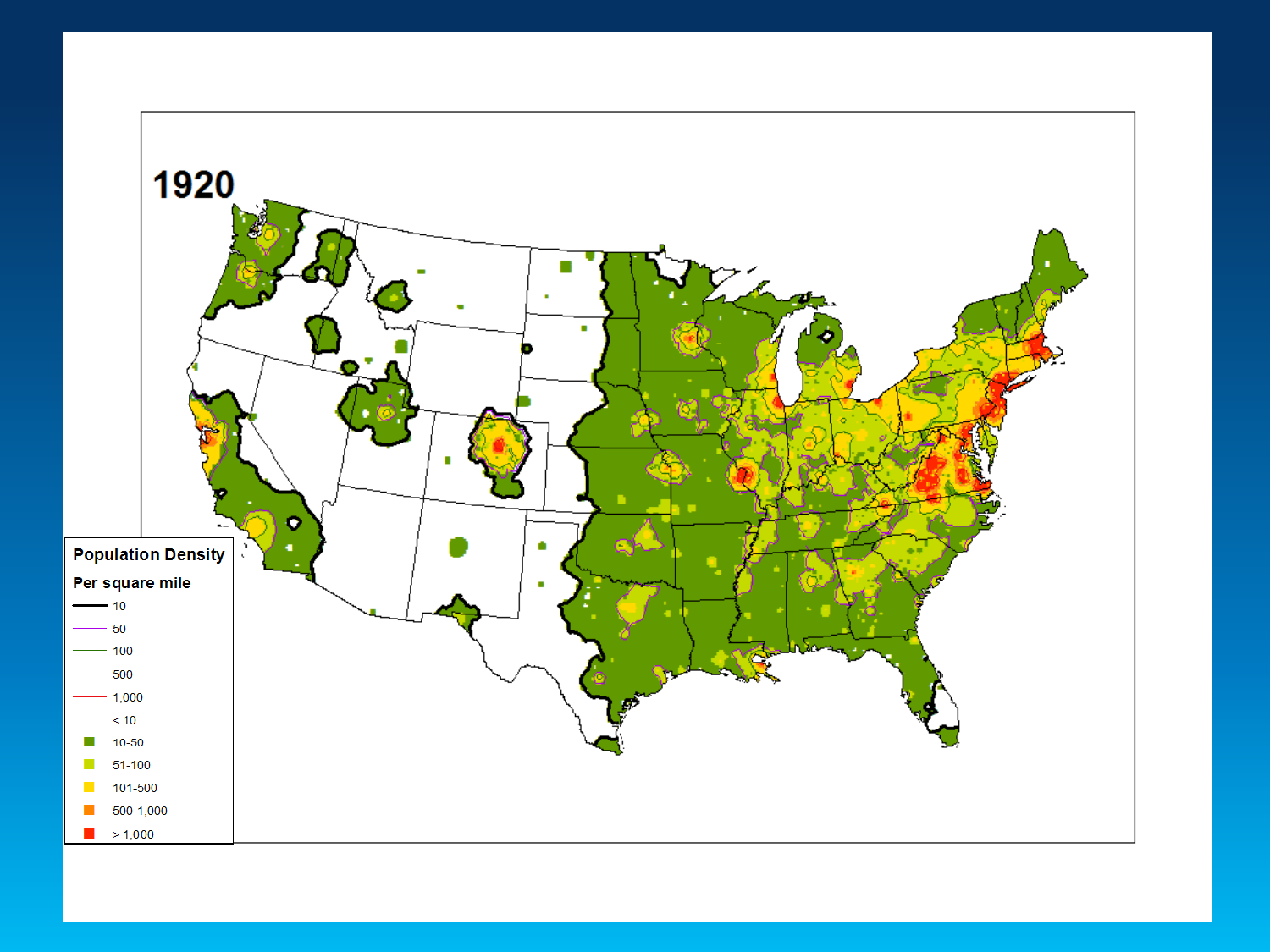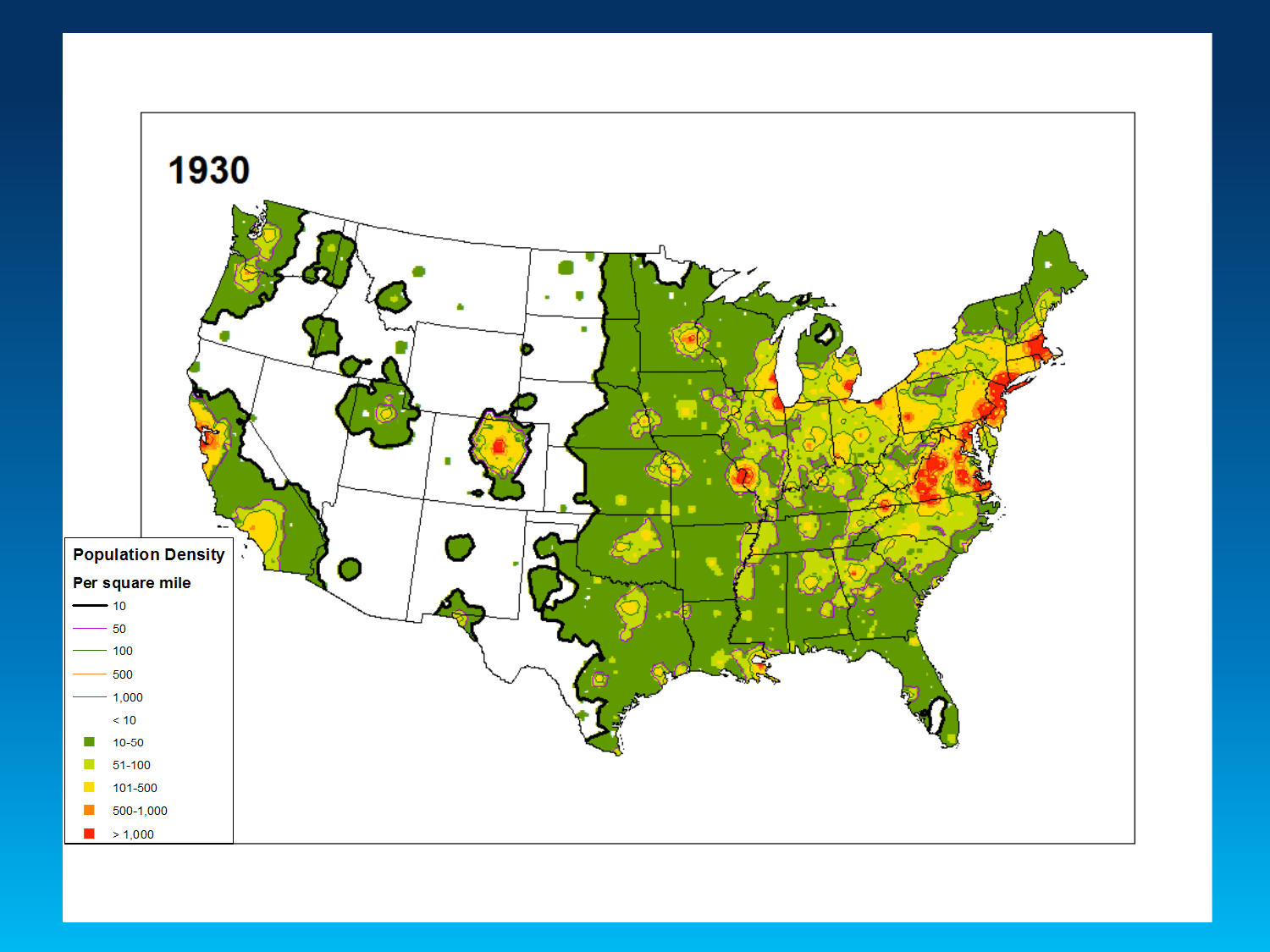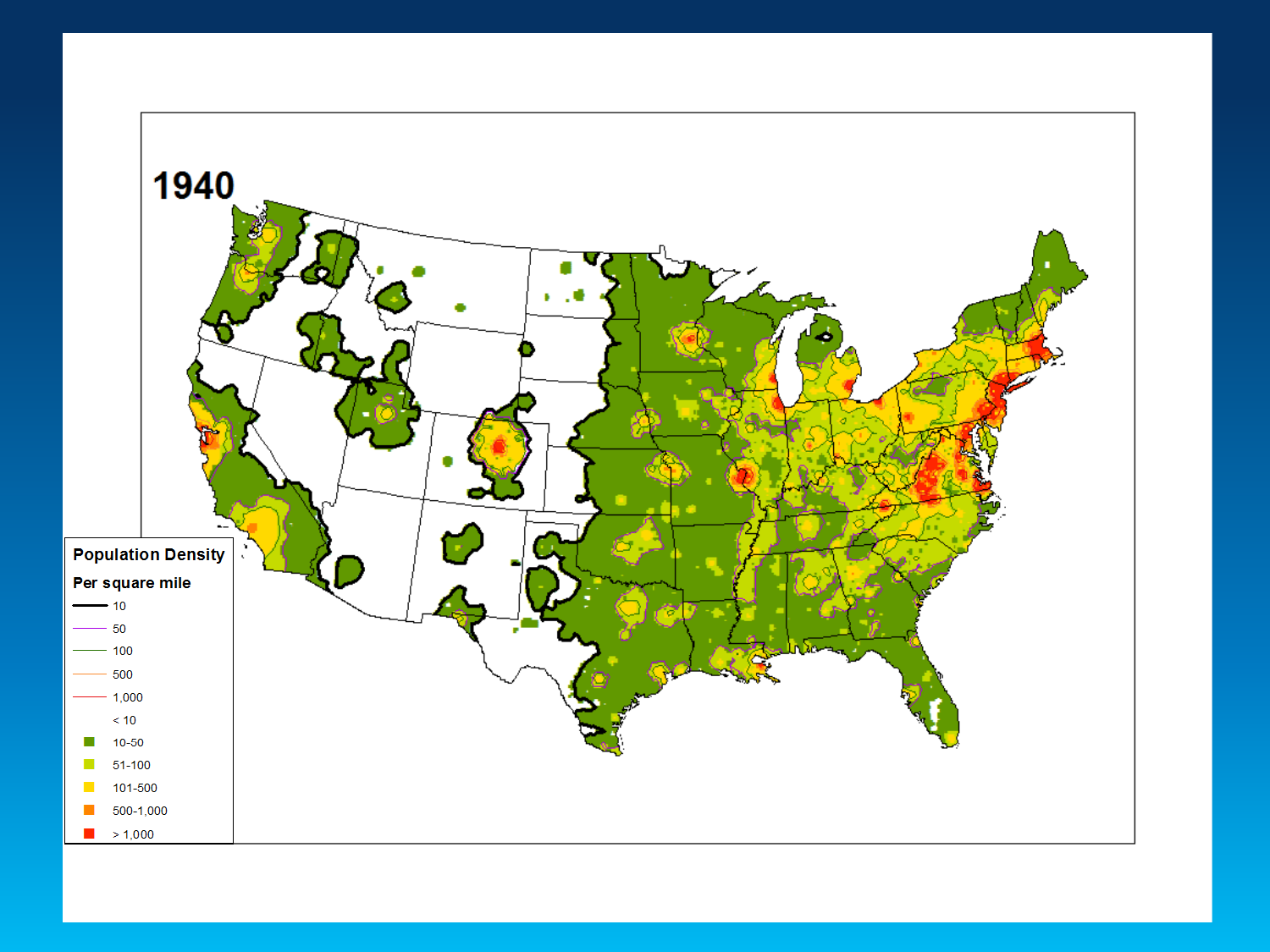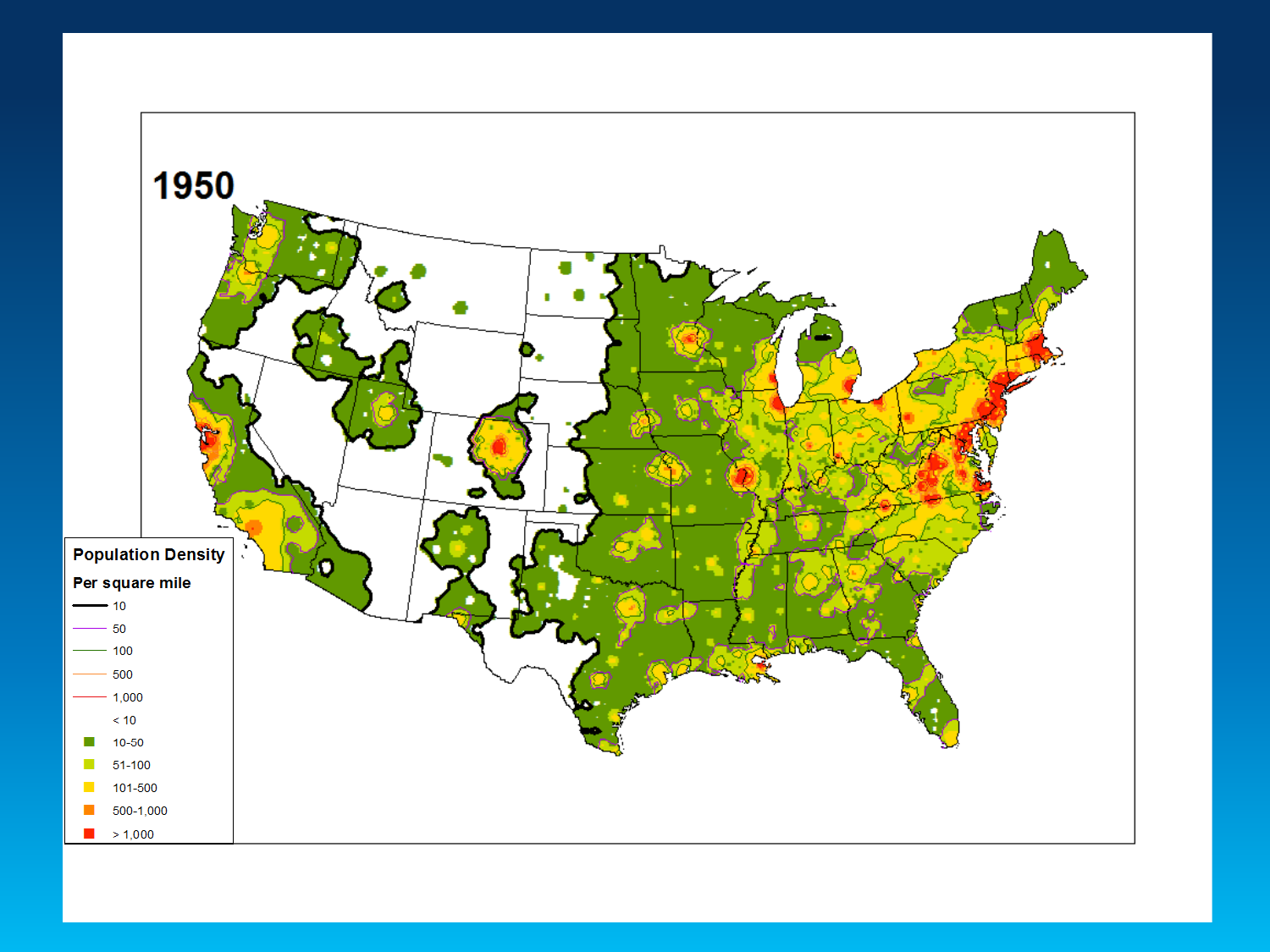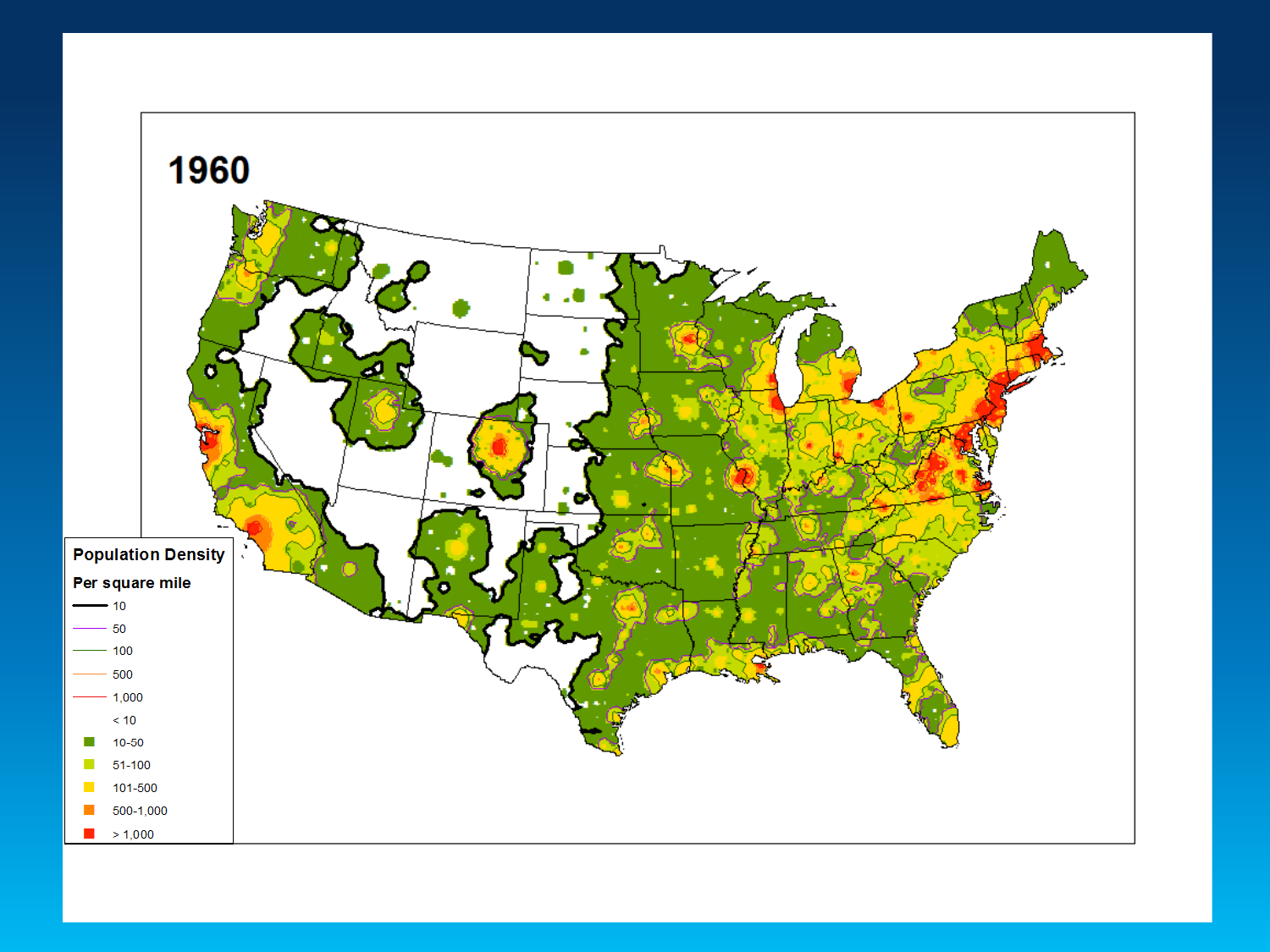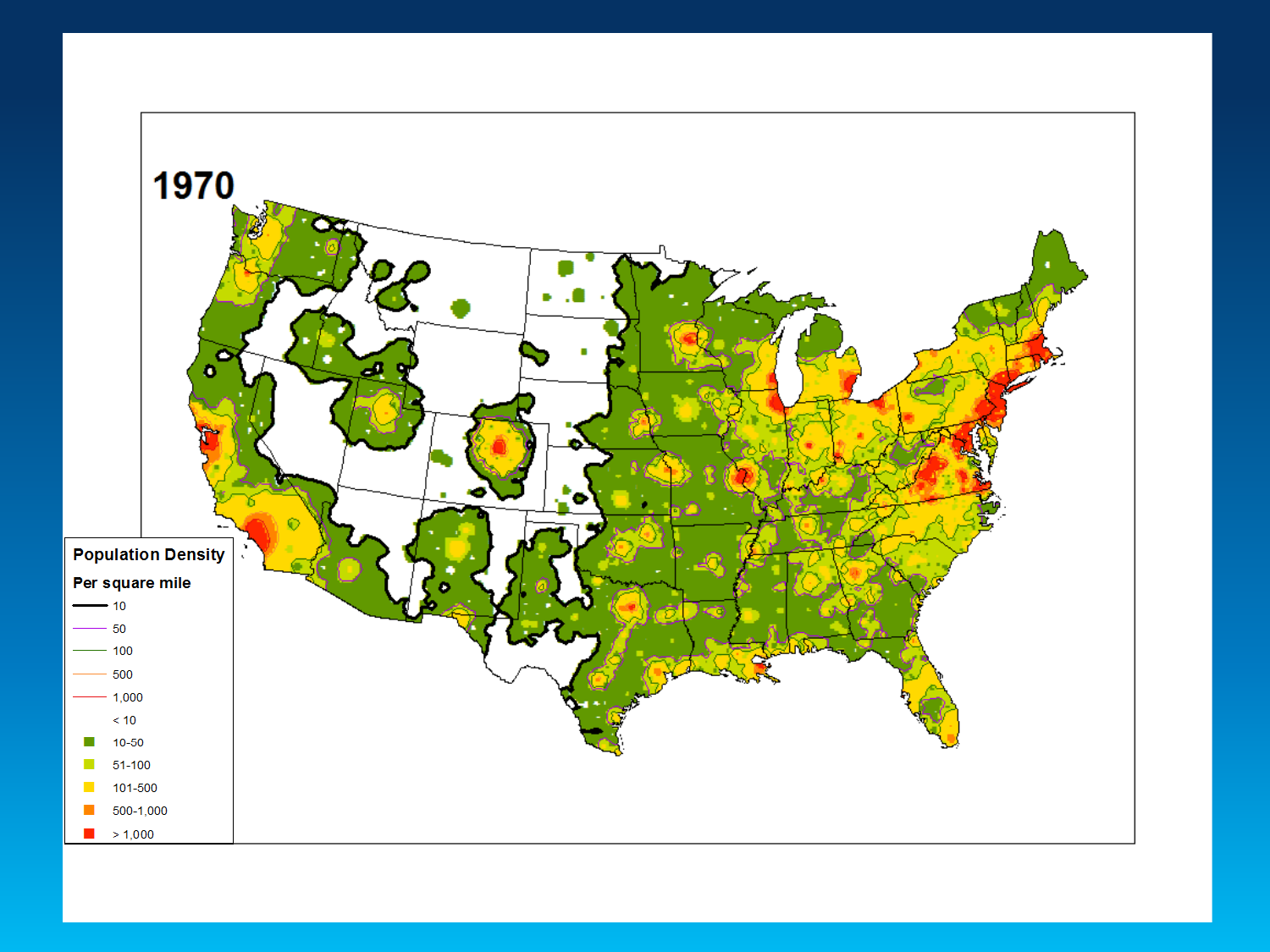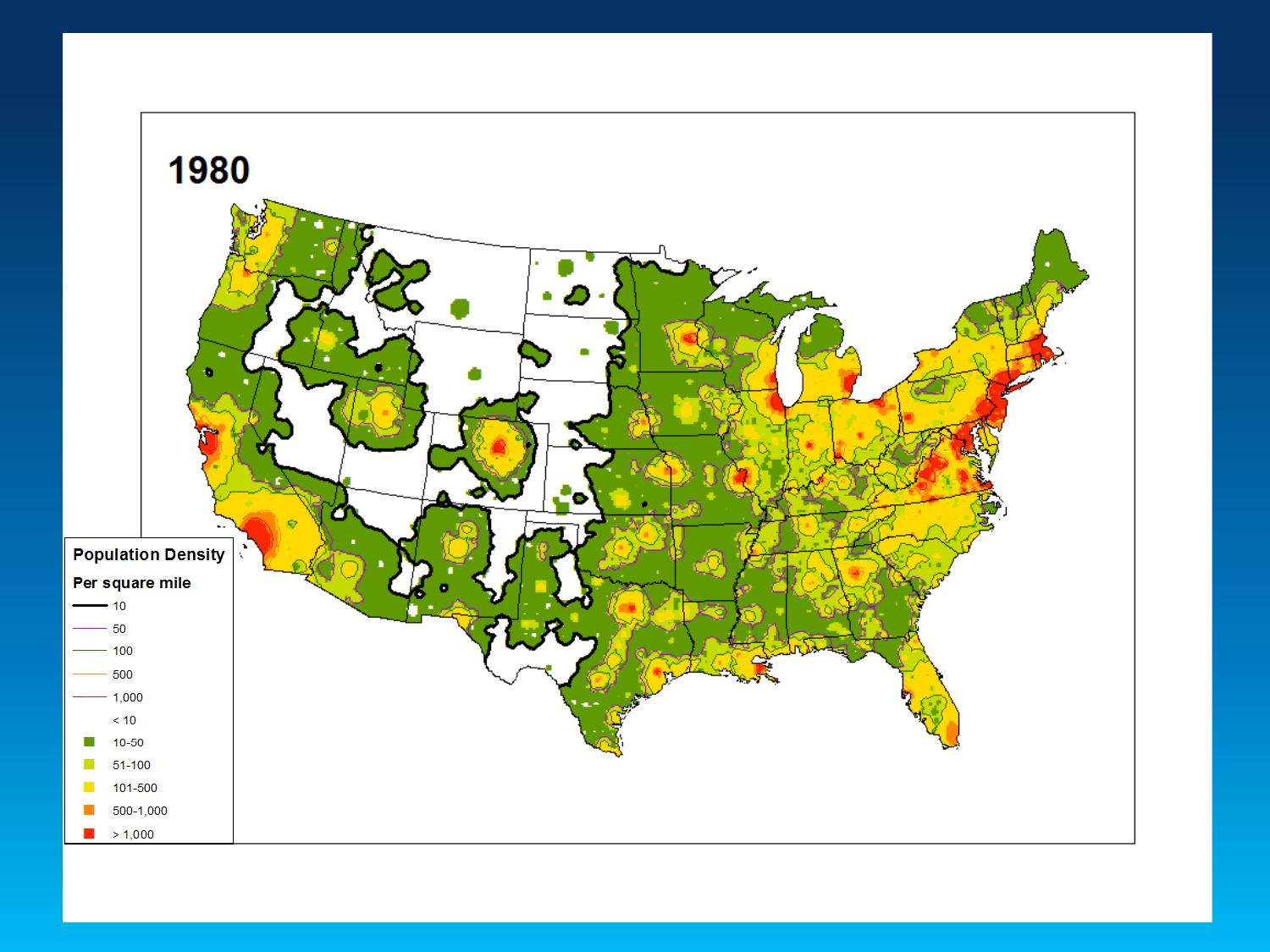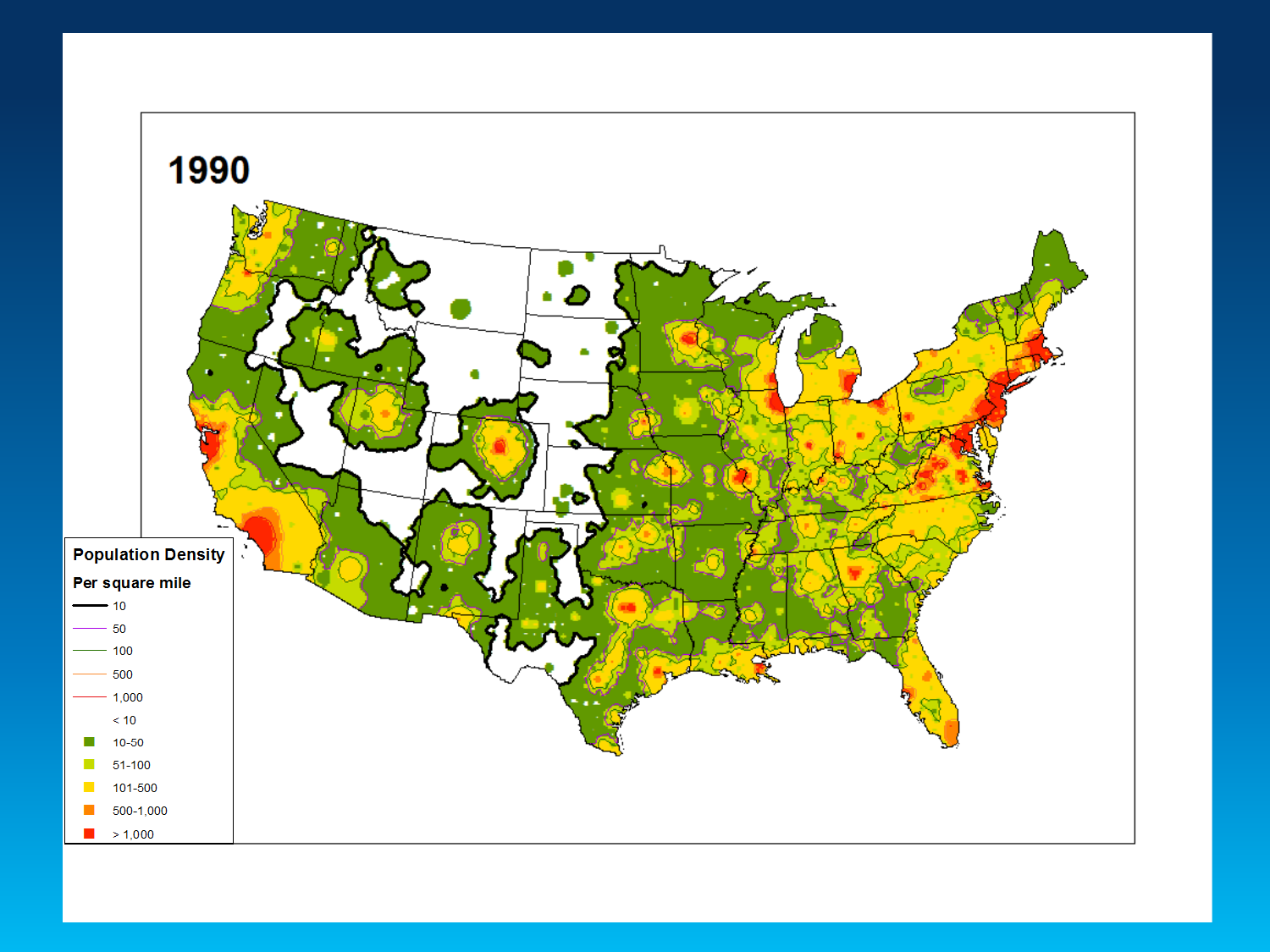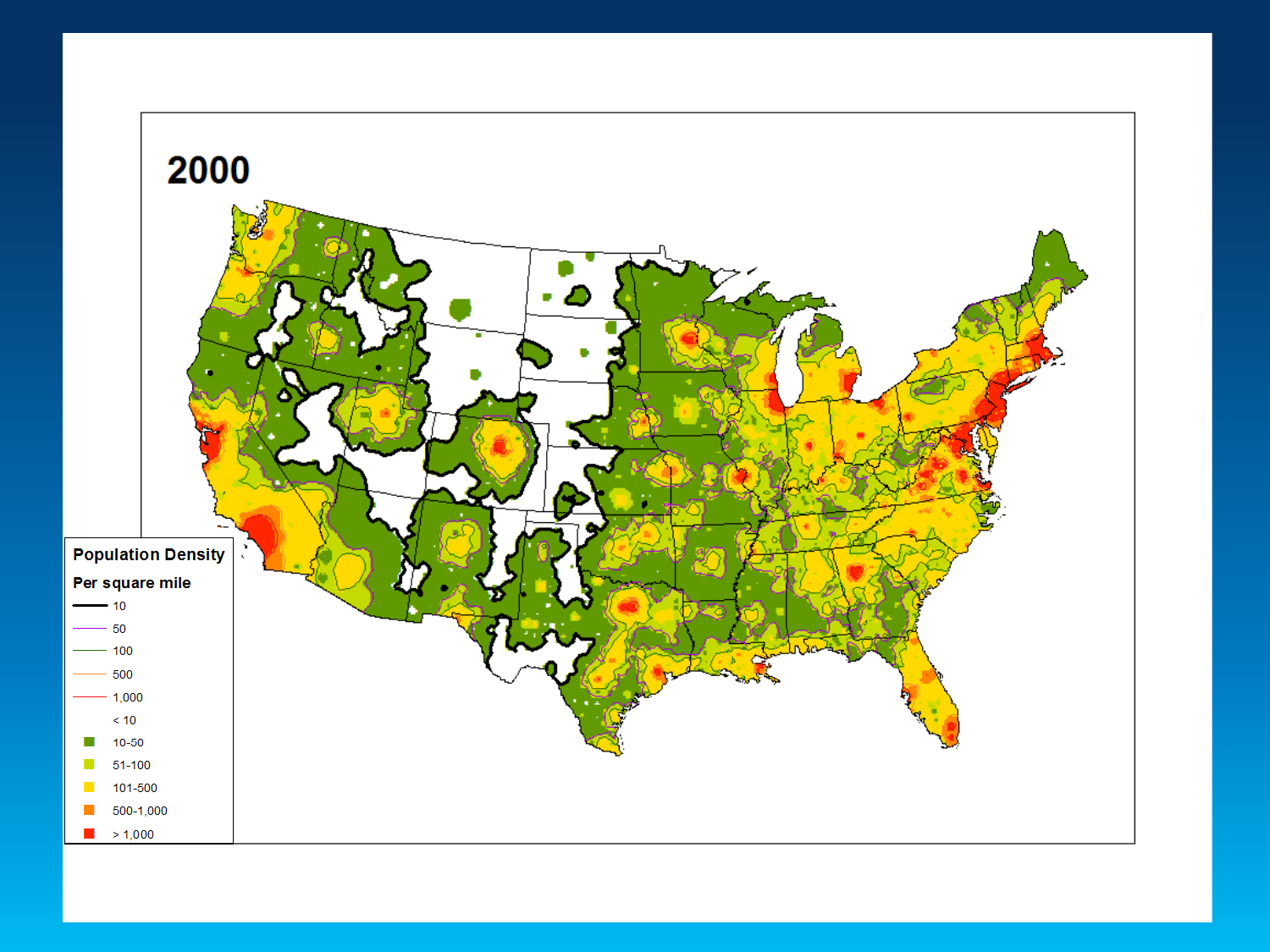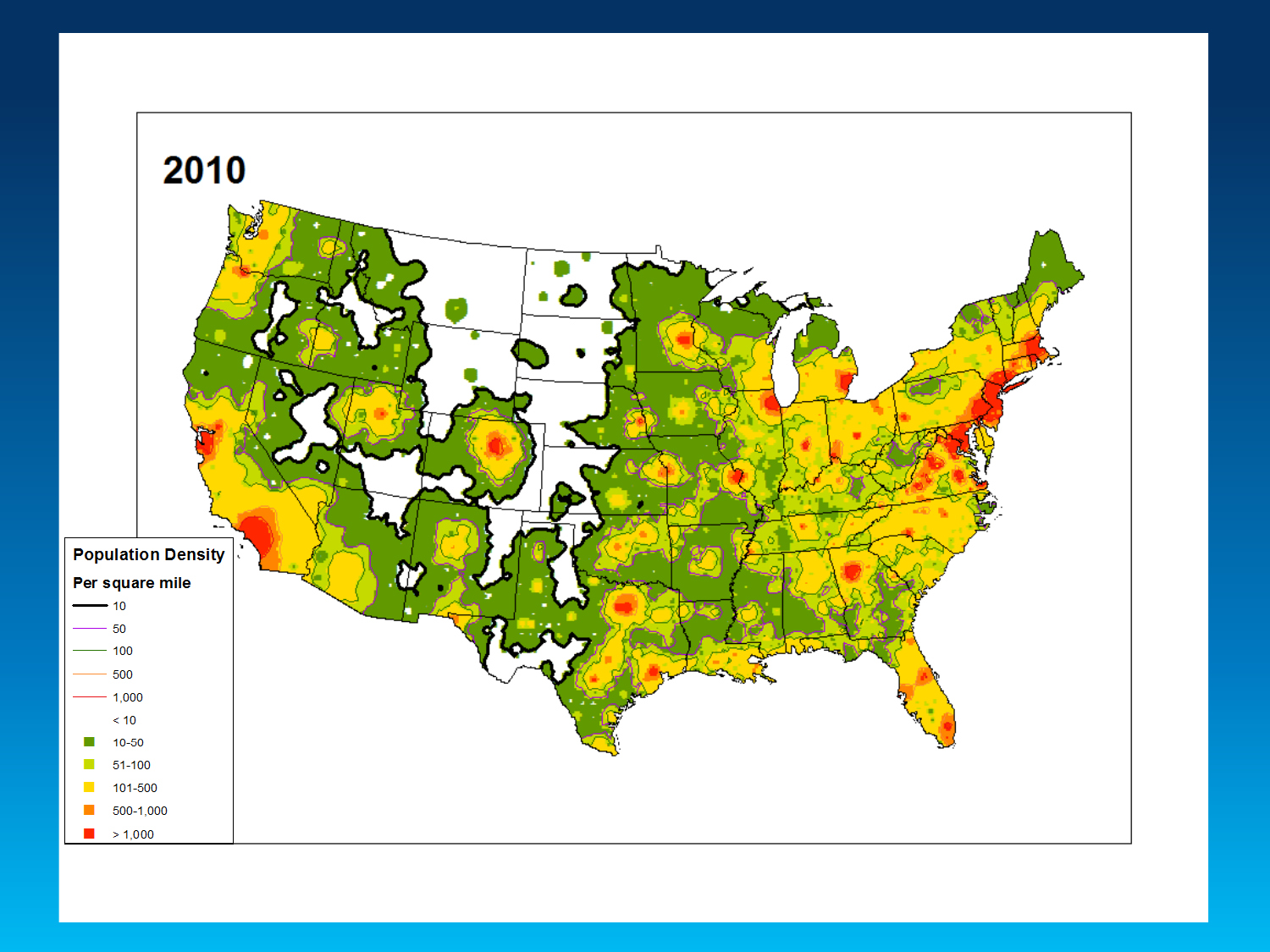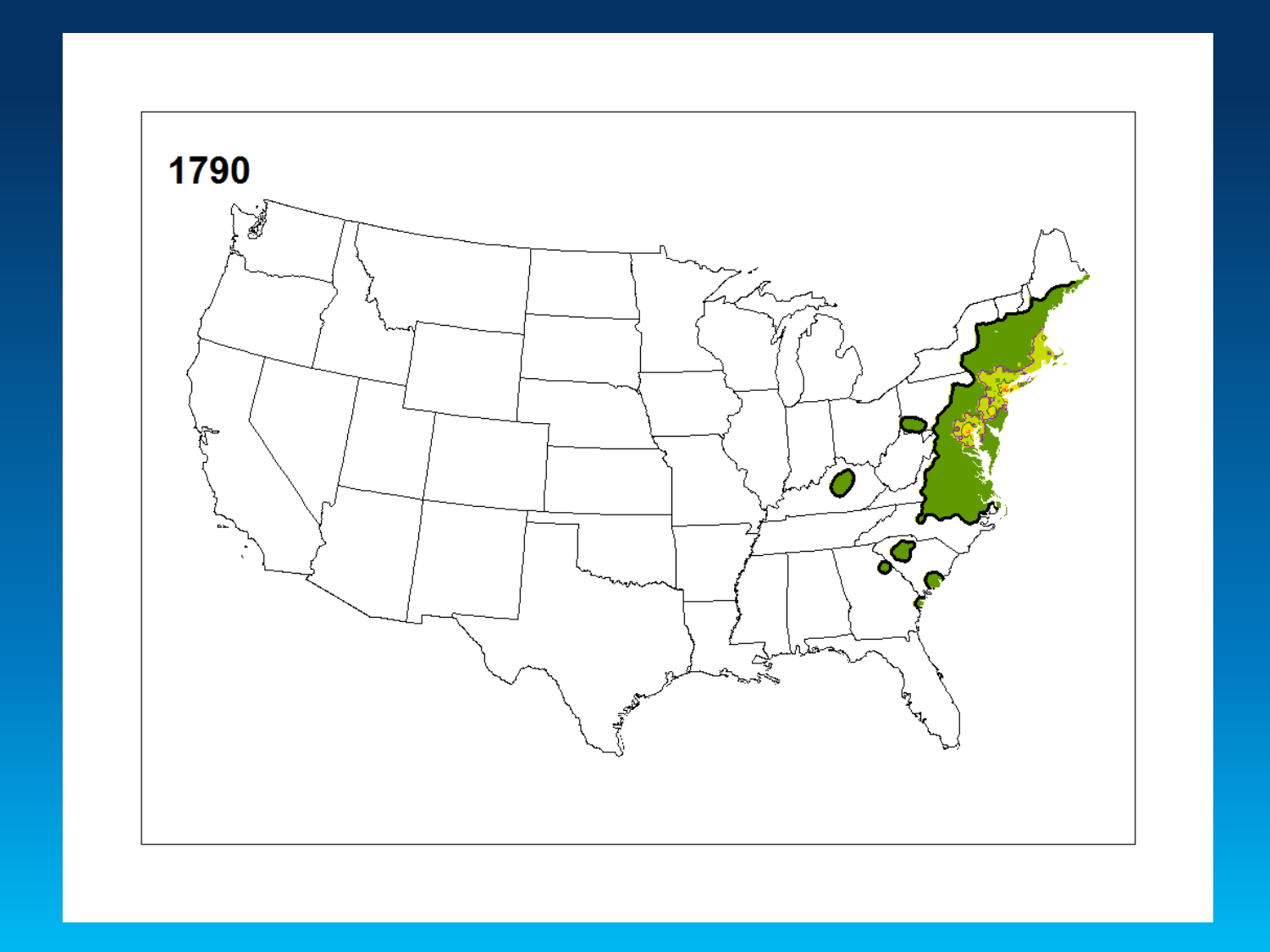